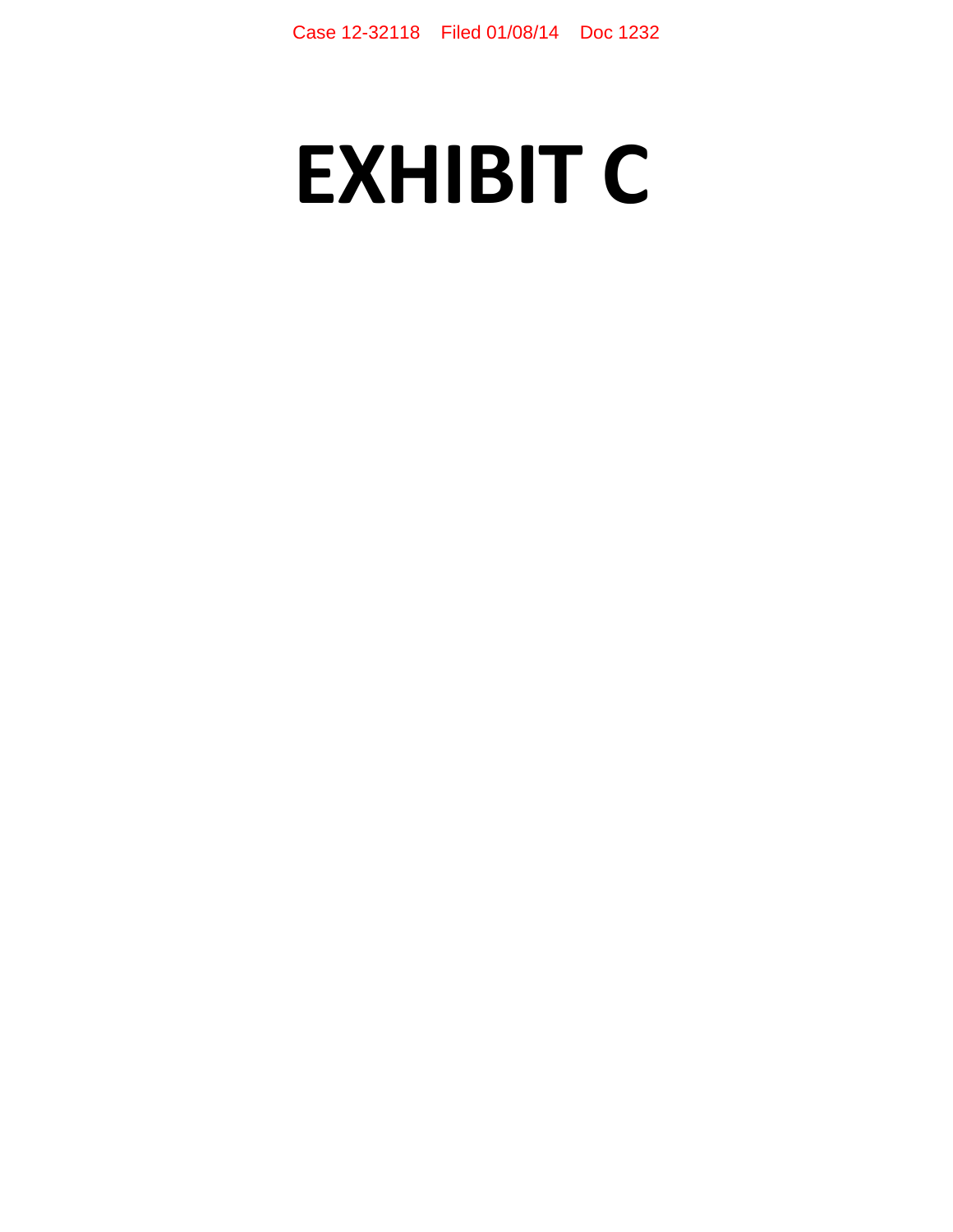| 26                                                       |                                                                                                                                                                                                                                                                                                                                                                                      |                                                                                                                                                                                                                                                                                                                    |
|----------------------------------------------------------|--------------------------------------------------------------------------------------------------------------------------------------------------------------------------------------------------------------------------------------------------------------------------------------------------------------------------------------------------------------------------------------|--------------------------------------------------------------------------------------------------------------------------------------------------------------------------------------------------------------------------------------------------------------------------------------------------------------------|
| NANCY O. DIX (Bar No. 129150)                            |                                                                                                                                                                                                                                                                                                                                                                                      |                                                                                                                                                                                                                                                                                                                    |
| 555 Mission Street, Suite 2400                           |                                                                                                                                                                                                                                                                                                                                                                                      |                                                                                                                                                                                                                                                                                                                    |
| Telephone:<br>415.836.2500                               |                                                                                                                                                                                                                                                                                                                                                                                      |                                                                                                                                                                                                                                                                                                                    |
|                                                          |                                                                                                                                                                                                                                                                                                                                                                                      |                                                                                                                                                                                                                                                                                                                    |
|                                                          |                                                                                                                                                                                                                                                                                                                                                                                      |                                                                                                                                                                                                                                                                                                                    |
| 2000 University Avenue                                   |                                                                                                                                                                                                                                                                                                                                                                                      |                                                                                                                                                                                                                                                                                                                    |
| Telephone:<br>650.833.2000<br>Facsimile:<br>650.833.2001 |                                                                                                                                                                                                                                                                                                                                                                                      |                                                                                                                                                                                                                                                                                                                    |
|                                                          |                                                                                                                                                                                                                                                                                                                                                                                      |                                                                                                                                                                                                                                                                                                                    |
|                                                          |                                                                                                                                                                                                                                                                                                                                                                                      |                                                                                                                                                                                                                                                                                                                    |
| <b>CHRISTOPHER McFALL</b>                                |                                                                                                                                                                                                                                                                                                                                                                                      |                                                                                                                                                                                                                                                                                                                    |
|                                                          |                                                                                                                                                                                                                                                                                                                                                                                      |                                                                                                                                                                                                                                                                                                                    |
|                                                          |                                                                                                                                                                                                                                                                                                                                                                                      |                                                                                                                                                                                                                                                                                                                    |
|                                                          |                                                                                                                                                                                                                                                                                                                                                                                      |                                                                                                                                                                                                                                                                                                                    |
|                                                          | CASE NO.                                                                                                                                                                                                                                                                                                                                                                             |                                                                                                                                                                                                                                                                                                                    |
| EMILY BALLUS, an individual;                             |                                                                                                                                                                                                                                                                                                                                                                                      |                                                                                                                                                                                                                                                                                                                    |
| and CHRISTOPHER McFALL, an                               |                                                                                                                                                                                                                                                                                                                                                                                      | <b>VERIFIED PETITION FOR WRIT OF</b>                                                                                                                                                                                                                                                                               |
|                                                          |                                                                                                                                                                                                                                                                                                                                                                                      | MANDATE (C.C.P. § 1085, et seq.);<br><b>COMPLAINT FOR INJUNCTIVE RELIEF</b>                                                                                                                                                                                                                                        |
|                                                          |                                                                                                                                                                                                                                                                                                                                                                                      | (C.C.P. § 526a); PETITION FOR WRIT OF<br><b>MANDATE</b> (C.P.R.A. § 6250, et seq.)                                                                                                                                                                                                                                 |
|                                                          |                                                                                                                                                                                                                                                                                                                                                                                      |                                                                                                                                                                                                                                                                                                                    |
| <b>CITY OF STOCKTON ANIMAL</b>                           |                                                                                                                                                                                                                                                                                                                                                                                      |                                                                                                                                                                                                                                                                                                                    |
| CITY OF STOCKTON ANIMAL                                  |                                                                                                                                                                                                                                                                                                                                                                                      |                                                                                                                                                                                                                                                                                                                    |
|                                                          |                                                                                                                                                                                                                                                                                                                                                                                      |                                                                                                                                                                                                                                                                                                                    |
| DOES 1 through 10, inclusive,                            |                                                                                                                                                                                                                                                                                                                                                                                      |                                                                                                                                                                                                                                                                                                                    |
| Defendants.                                              |                                                                                                                                                                                                                                                                                                                                                                                      |                                                                                                                                                                                                                                                                                                                    |
|                                                          |                                                                                                                                                                                                                                                                                                                                                                                      |                                                                                                                                                                                                                                                                                                                    |
|                                                          |                                                                                                                                                                                                                                                                                                                                                                                      |                                                                                                                                                                                                                                                                                                                    |
|                                                          |                                                                                                                                                                                                                                                                                                                                                                                      |                                                                                                                                                                                                                                                                                                                    |
|                                                          | $-1-$                                                                                                                                                                                                                                                                                                                                                                                |                                                                                                                                                                                                                                                                                                                    |
|                                                          |                                                                                                                                                                                                                                                                                                                                                                                      |                                                                                                                                                                                                                                                                                                                    |
|                                                          | <b>DLA PIPER LLP (US)</b><br>San Francisco, CA 94105-2933<br>Facsimile: 415.836.2501<br>DLA PIPER LLP (US)<br>East Palo Alto, CA 94303-2214<br>Attorneys for Movants,<br><b>EMILY BALLUS</b><br>and EILEEN McFALL, PH.D.<br>nonprofit organization;<br>individual;<br>Plaintiffs,<br>V.<br>CITY OF STOCKTON;<br><b>SERVICES DIVISION;</b><br>SHELTER;<br>Animal Services Supervisor; | Case 12-32118 Filed 01/08/14 Doc 1232<br>ERIK R. FUEHRER (Bar No. 252578)<br>KRISTA A. CELENTANO (Bar No. 279526)<br>ANIMAL LEGAL DEFENSE FUND<br>SUPERIOR COURT OF CALIFORNIA, COUNTY OF SAN JOAQUIN<br>ANIMAL LEGAL DEFENSE FUND, a<br>EILEEN McFALL, Ph.D., an individual;<br>PAT CLAERBOUT, in her capacity as |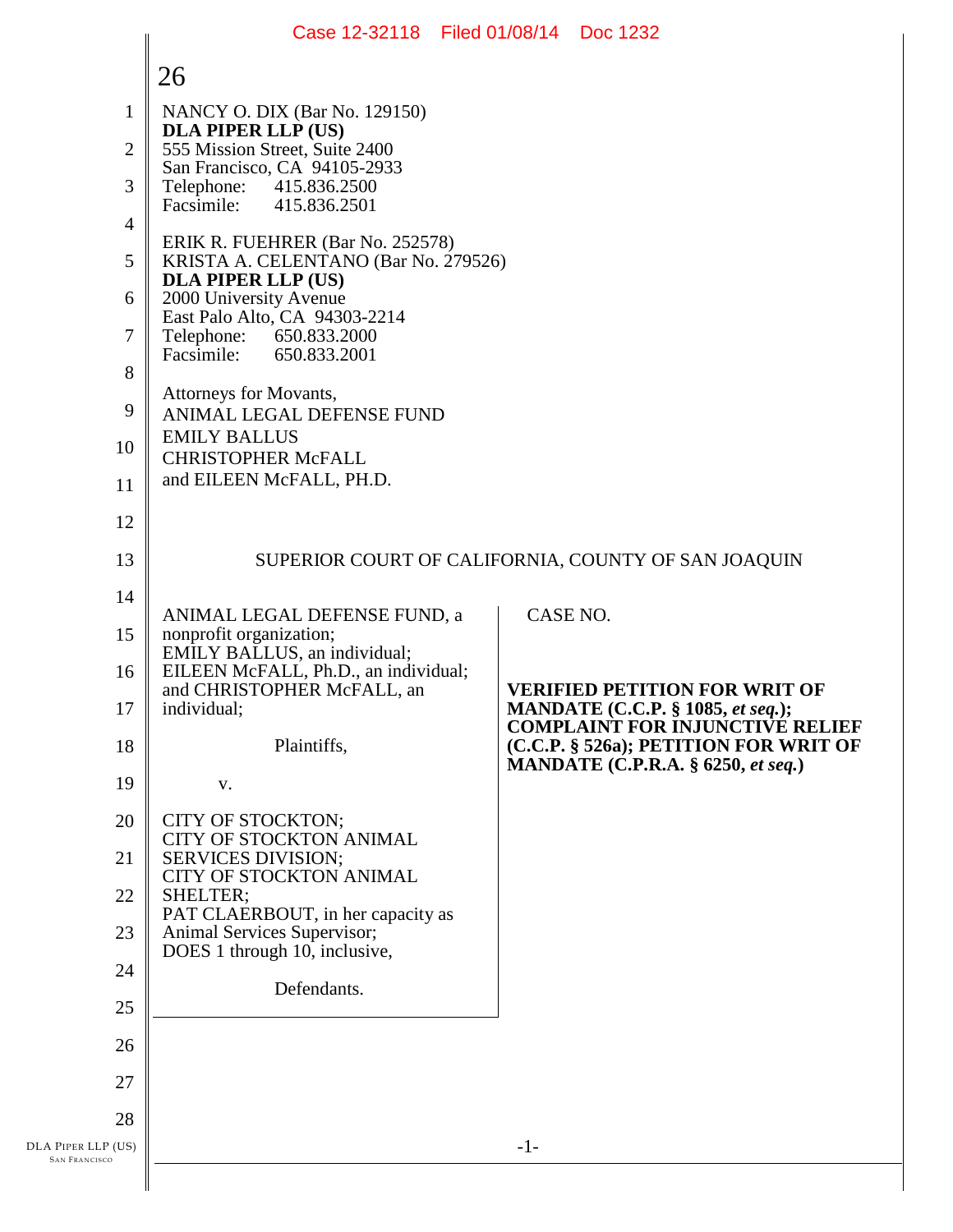| $\mathbf{1}$     | Plaintiffs and petitioners EMILY BALLUS, EILEEN McFALL, PH.D., CHRISTOPHER                         |  |  |  |  |
|------------------|----------------------------------------------------------------------------------------------------|--|--|--|--|
| $\overline{2}$   | McFALL, and the ANIMAL LEGAL DEFENSE FUND ("Plaintiffs"), by and through their                     |  |  |  |  |
| 3                | undersigned counsel, bring this action for a writ of mandate pursuant to California Code of Civil  |  |  |  |  |
| $\overline{4}$   | Procedure section 1085, et seq., for injunctive relief pursuant to California Code of Civil        |  |  |  |  |
| 5                | Procedure section 526a, and for a writ of mandate pursuant to California Public Records Act,       |  |  |  |  |
| 6                | California Government Code section 6250, et seq., ("Public Records Act"), alleging as follows      |  |  |  |  |
| $\boldsymbol{7}$ | against the City of Stockton ("Stockton"); the City of Stockton Animal Services Division           |  |  |  |  |
| 8                | ("Animal Services"); the City of Stockton Animal Shelter ("Shelter"); Pat Claerbout, in her        |  |  |  |  |
| 9                | capacity as Animal Services Supervisor; and DOES 1 through 10, inclusive (collectively, the        |  |  |  |  |
| 10               | "Defendants"):                                                                                     |  |  |  |  |
| 11               | <b>INTRODUCTION</b>                                                                                |  |  |  |  |
| 12               | Petitioners allege that Defendants have engaged and continue to engage in an ongoing               |  |  |  |  |
| 13               | pattern and practice of abuse and failure to follow state and local law at the Shelter that they   |  |  |  |  |
| 14               | operate in Stockton, as detailed in this Petition and Complaint. This pattern and practice have    |  |  |  |  |
| 15               | resulted in, and continue to result in, among other things, the mistreatment and neglect of sick,  |  |  |  |  |
| 16               | wounded, and healthy animals, and the unnecessary and wrongful killing of numerous impounded       |  |  |  |  |
| 17               | animals in direct contravention of Stockton's municipal code and the laws of the State of          |  |  |  |  |
| 18               | California. By this Petition and Complaint, Plaintiffs ask this Court to order Defendants to cease |  |  |  |  |
| 19               | and desist from further violations of law, and to immediately begin performing their legally       |  |  |  |  |
| 20               | mandated duties to the animals entrusted to their care and to the public at large.                 |  |  |  |  |
| 21               | <b>JURISDICTION AND VENUE</b>                                                                      |  |  |  |  |
| 22               | 1.<br>This Court has jurisdiction over this action pursuant to California Code of<br>1.            |  |  |  |  |
| 23               | Civil Procedure Sections 1085 and 526a, California Public Records Act, California Government       |  |  |  |  |
| 24               | Code Section 6250, and California Constitution Article 6 § 10.                                     |  |  |  |  |
| 25               | 2.<br>Venue is proper in this court pursuant to California Code of Civil Procedure                 |  |  |  |  |
| 26               | Sections 393 and 394 because Defendants and their Shelter are located in Stockton, San Joaquin     |  |  |  |  |
| 27               | County.                                                                                            |  |  |  |  |
| 28               | $\frac{1}{1}$                                                                                      |  |  |  |  |
| (US)             | $-2-$                                                                                              |  |  |  |  |

I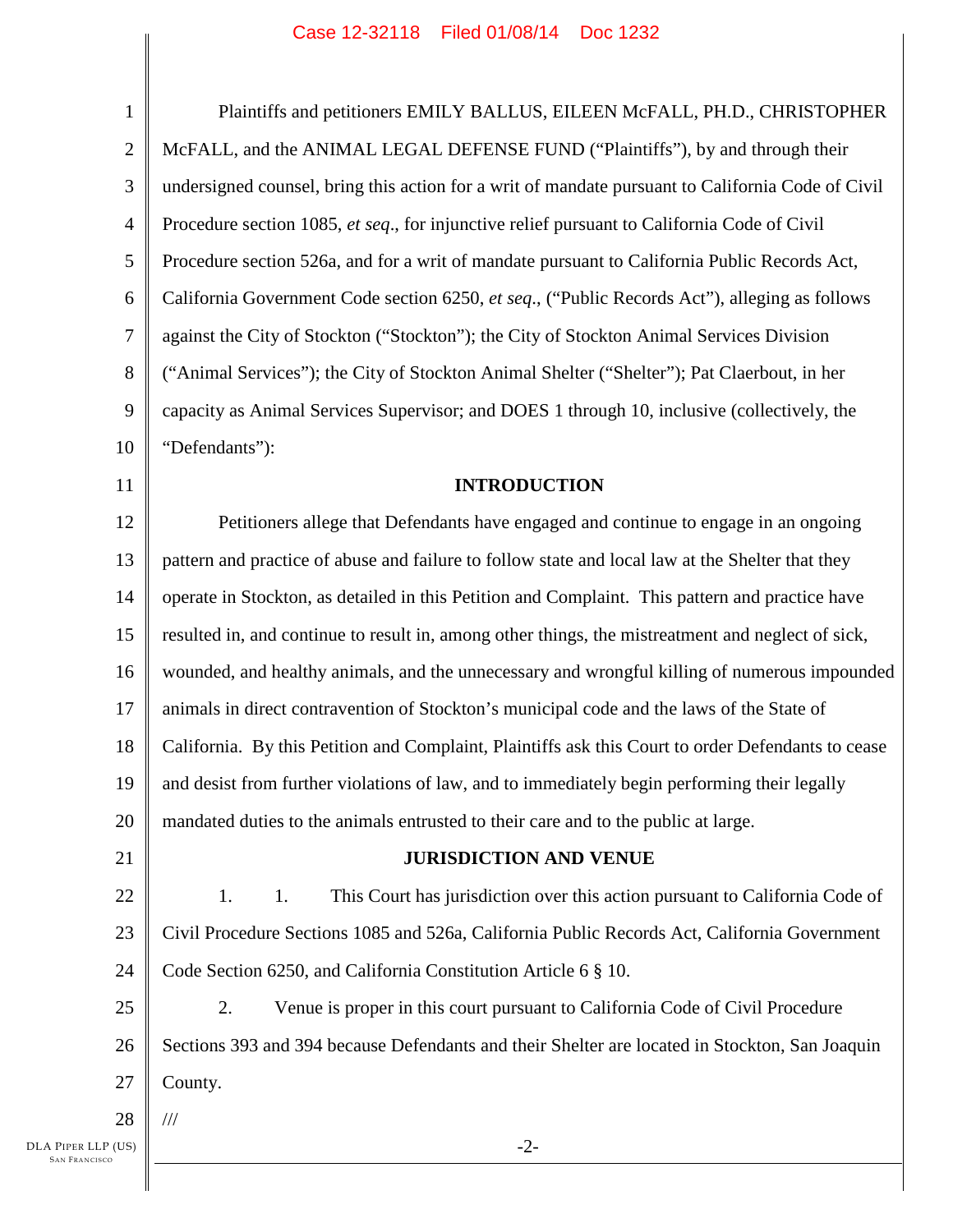|  | <b>THE PARTIES</b> |  |
|--|--------------------|--|
|--|--------------------|--|

## Plaintiffs

1

2

3 4 5 6 7 8 9 10 11 12 3. Plaintiff Animal Legal Defense Fund ("ALDF") is a national nonprofit whose mission is to advance the interest of animals through the legal system. To fulfill this mission, ALDF invests considerable resources investigating and exposing the abuse of animals, including animals held at shelters, and taking action to ensure the enforcement of laws that protect animals. ALDF is supported by over 110,000 members and supporters, including many that live in Stockton, California. ALDF brings this action on behalf of itself and on behalf of its adversely affected members who are residents of the City of Stockton and who pay taxes therein. ALDF's membership includes Emily Ballus and Eileen and Christopher McFall who are also named plaintiffs in this action. Because it is bringing this action on behalf of members who are taxpayers, ALDF has no administrative remedies to exhaust.

13 14 15 16 17 18 4. To fulfill its mission, ALDF relies on public disclosure laws, like the California Public Records Act, to gain access to information about the treatment of animals. ALDF provided the funds to access public records requested from the City of Stockton by Plaintiffs Eileen and Christopher McFall. As a result of Defendants' unlawful failure to provide public records regarding the Stockton Animal Shelter, ALDF has been denied access to information to which they are entitled and upon which their work depends.

19 20 21 22 23 5. Plaintiff Emily Ballus is an ALDF member and has been a resident in the city of Stockton, California for approximately eight years. As a citizen and resident of the city of Stockton, Ms. Ballus is assessed and is liable to pay, and within one year before the commencement of this action has paid, a tax herein. As a taxpayer, Ms. Ballus has no administrative remedies to exhaust.

24 25 26 27 28 -3- 6. In or about February 18, 2008, Plaintiff Emily Ballus became aware that animals taken to the Shelter were being prematurely and/or wrongly euthanized by Defendants. As a result and thereafter, Plaintiff Emily Ballus distrusted the practices and policies at the Shelter and expended significant amounts of time and effort caring for and helping stray animals find homes who would have otherwise gone to the Shelter. Plaintiff Emily Ballus took all of these actions as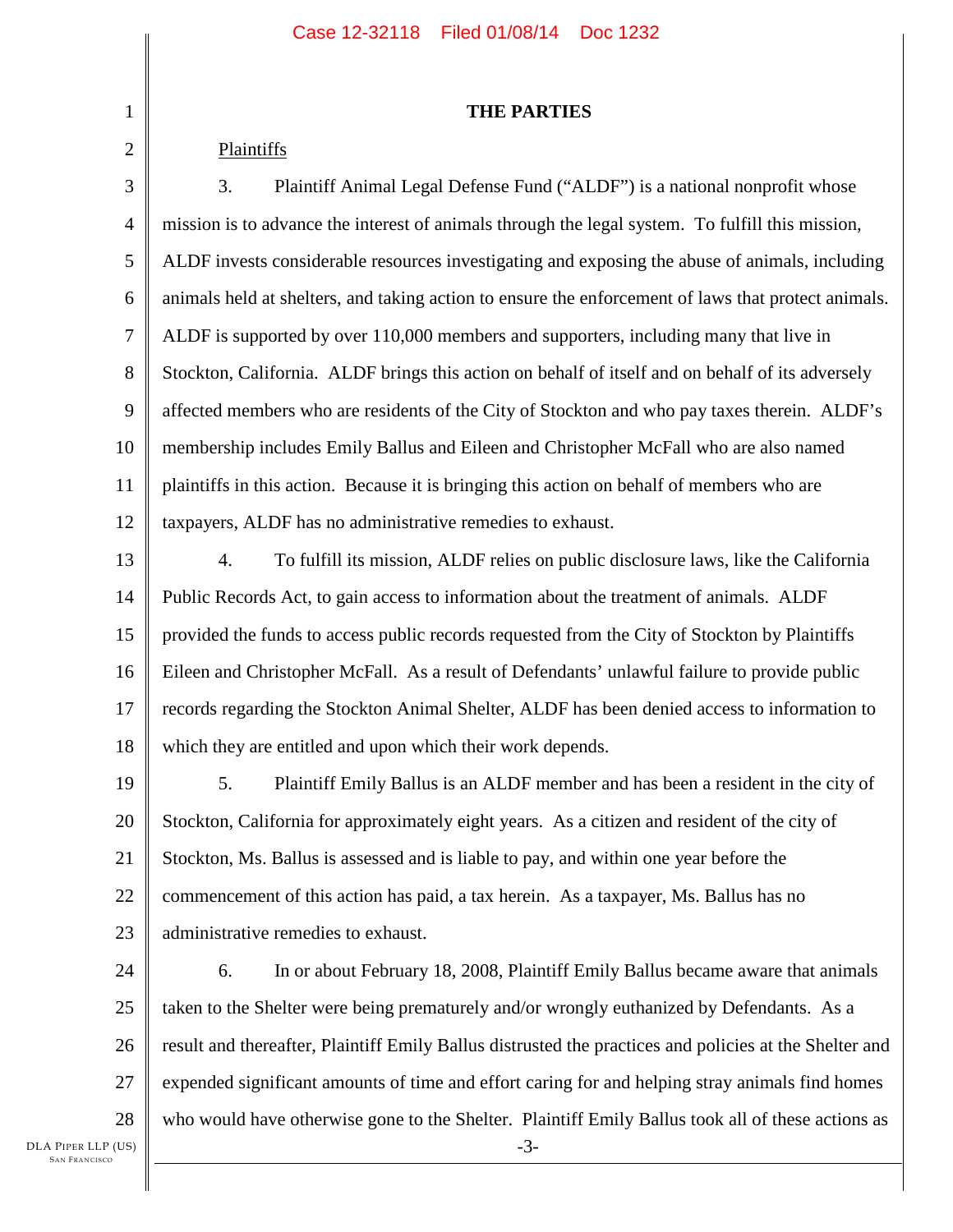a result of her informed belief that these animals would suffer and/or perish as a result of Defendants' violations of state and local law.

3 4 5 7. Operation of the Shelter in a manner contrary to the law constitutes abuse and waste of the public funds allocated for that purpose. As a taxpayer, Ms. Ballus is injured by such management and waste.

6

1

2

7 8 9 10 8. Plaintiff Eileen McFall, Ph.D. is an ALDF member and is and has been a citizen and resident of Calaveras County, California since August 2011. Dr. McFall has worked in Stockton for the University of the Pacific as the Director of Learning and Academic Assessment since February 2010. As an employee working in the city of Stockton, Plaintiff Eileen McFall has paid local income tax of approximately \$900 per year since February 2010.

11 12 13 14 15 16 17 18 19 20 21 22 23 24 25 9. In or about September 2011, Plaintiff Eileen McFall became aware that a large number of impounded animals were being prematurely and/or wrongly euthanized by Ms. Claerbout and the Shelter. As a result and thereafter, Plaintiff Eileen McFall distrusted the practices and policies at the Shelter and expended significant amounts of money fostering, boarding, and paying the veterinary expenses for stray animals who would have otherwise gone to the Shelter, including the dogs now known as Olive, Frankie, Kerry, Hammy, and Mia, many of which she believed the Shelter would label "pit bull."<sup>1</sup> Plaintiff Eileen McFall has also rescued a number of animals from the Shelter who upon information and belief would likely have been prematurely or wrongly euthanized by the Shelter or were not receiving adequate veterinary care from the Shelter, including the dogs now known as Gracie, Xena, Siouxsie, Fiona, Luna, Ozzie, Sadie, Sebastian, and others, all of whom the Shelter had labeled "pit bull." Plaintiff Eileen McFall has also spent a significant amount of time and effort requesting animal related records from the Shelter, to which she has yet to receive a complete response as required under the law. Plaintiff Eileen McFall took all of these actions as a result of her informed belief that these animals would suffer and/or perish as a result of Defendants' violations of state and local law. 10. Plaintiff Christopher McFall is an ALDF member and is and has been a citizen and

26

27

28

 $\overline{a}$  $<sup>1</sup>$  Plaintiffs use the term "pit bull" in the Complaint even though the term is a misnomer commonly applied to dogs</sup> from various breeds that share a particular appearance and that are perceived to be dangerous.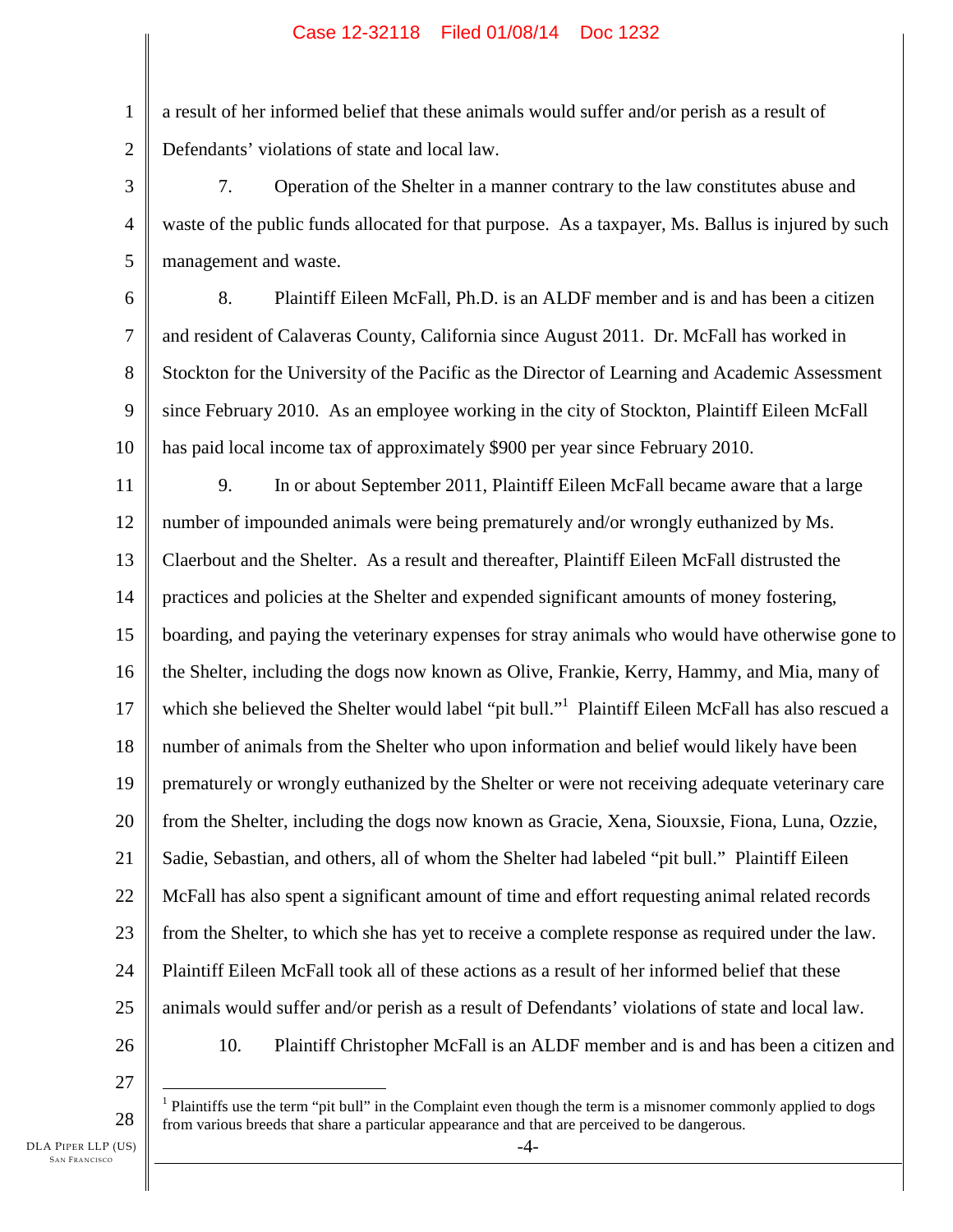resident of Calaveras County, California, since August 2011.

2 3 4 5 6 7 8 9 10 11 12 13 14 11. In or about September 2011, Plaintiff Christopher McFall became aware that a large number of impounded animals were being prematurely and/or wrongly euthanized by Defendants. As a result and thereafter, Plaintiff Christopher McFall distrusted the practices and policies at the Shelter and expended significant amounts of money fostering, boarding, and paying the veterinary expenses for stray animals who would have otherwise gone to the Shelter. Plaintiff Christopher McFall has also rescued a number of animals from the Shelter who upon information and belief would likely have been prematurely or wrongly euthanized by the Shelter or were not receiving adequate veterinary care from the Shelter. Plaintiff Christopher McFall took all of these actions as a result of his informed belief that these animals would suffer and/or perish as a result of Defendants' violations of state and local law. Plaintiff Christopher McFall also expended significant sums of money and amounts of time requesting and analyzing records from the Shelter via public records requests in continuing efforts to demonstrate to Defendants that their practices violate state and local law.

15 16 17 18 19 12. Enjoining Defendants from operating the shelter in a manner that is contrary to the law would redress Plaintiffs' injury regarding mismanagement and waste of public funds. Issuance of a writ of mandate requiring Defendant City of Stockton to comply with the law and produce complete and responsive records would redress Plaintiffs' injury regarding the public records requests.

Defendants

21 22 13. Defendant City of Stockton is a political subdivision of the State of California duly organized and existing under the laws of the State of California.

23 24

25

20

1

14. Defendant Animal Services is a division of the Stockton Police Department. Animal Services is the administrative body of Stockton charged with preserving and protecting animal and public safety and with enforcing all laws governing the Shelter.

26 27 28 15. Defendant Shelter operates under the direction of the Stockton Police Department. The Shelter is charged with holding all impounded animals who are awaiting a final disposition. The Shelter is located in the city of Stockton, the county of San Joaquin, California.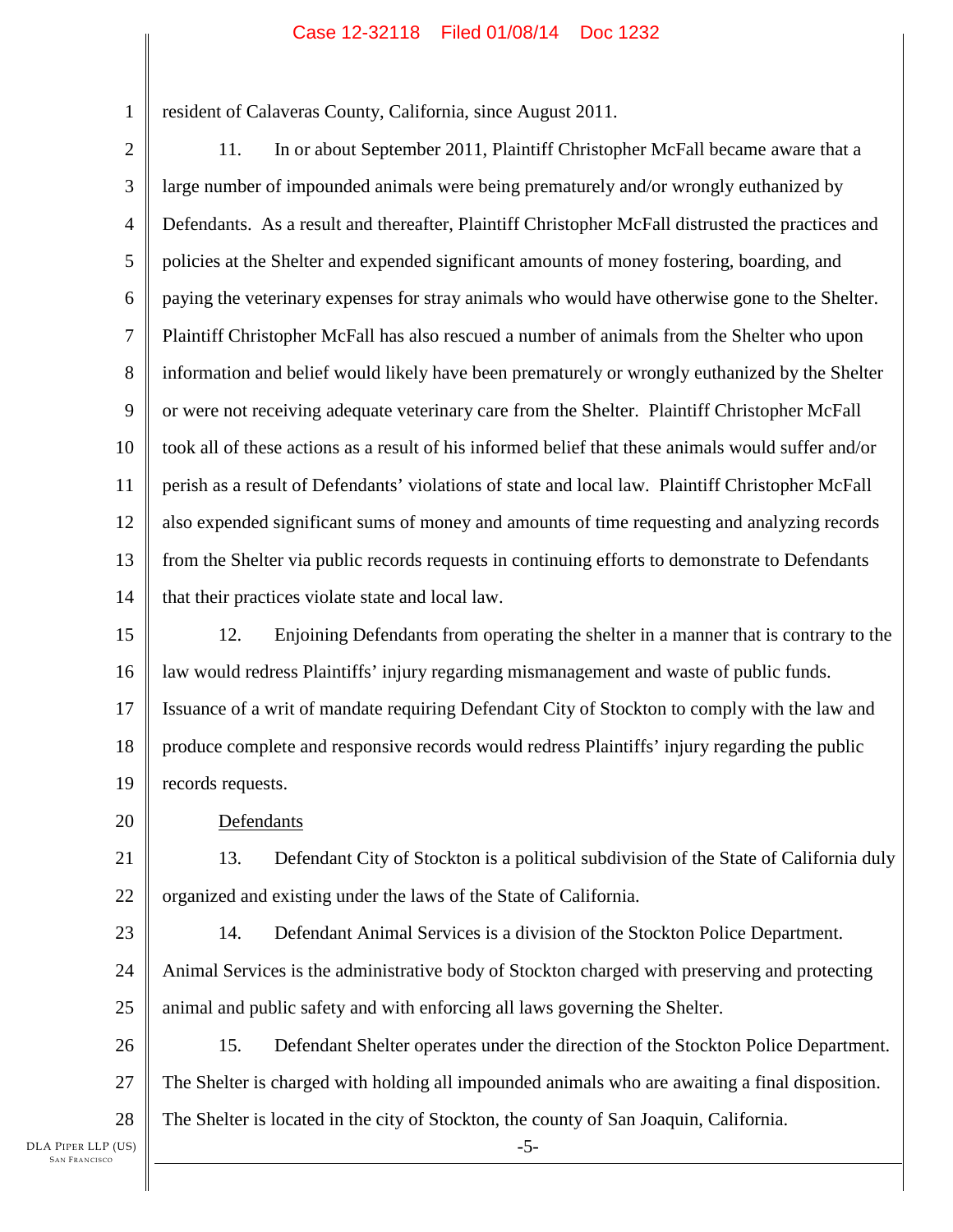1 2 3 4 5 16. Defendant Pat Claerbout is, and at all times relevant hereto has been, the Animal Services Supervisor. In this capacity, Ms. Claerbout is, and all times relevant hereto was, the official responsible for the administrative management of Shelter and for ensuring that all Shelter subordinate officials and employees comply with all relevant and applicable state and local laws as well as Shelter policies.

6 7 8 9 10 11 12 17. Plaintiffs do not know the true names and capacities, whether individual, corporate, partnership, or otherwise, of Defendants sued herein as Does 1 through 10, inclusive. Plaintiffs therefore sue these Defendants by such fictitious names pursuant to California Code of Civil Procedure section 474. Plaintiffs are informed and believe, and based thereon allege, that Does 1 through 10, and each of them, is responsible in some manner for the violations alleged herein. When Plaintiffs ascertain the true names and capacities of Does 1 through 10, Plaintiffs will seek leave of the Court to amend this Petition and Complaint accordingly.

13 14 15 16 17 18 18. Plaintiffs are informed and believe, and based thereon allege, that at all times relevant hereto each of the Defendants was the agent, servant, representative, joint venturer or employee of each of the remaining Defendants and in doing the things hereinafter alleged, each Defendant was acting within the course and scope of said agency, servitude, representation, joint venture, or employment, with the advance knowledge, permission, consent, acquiescence, authorization, direction or subsequent ratification of each and every remaining Defendant.

19

## **RELEVANT REQUIREMENTS OF STATE AND LOCAL LAW**

20 21 22 23 24 25 19. In 1998, the California Legislature enacted Senate Bill 1785 (the "Hayden Act"), which enjoyed broad bipartisan support in both houses of the California Legislature. The Hayden Act was passed in response to troubling discoveries in animal shelters throughout California, namely, that the shelters were failing to address the enormous fiscal and social cost of relying primarily on euthanasia rather than employing solutions to facilitate the return of lost animals and the adoption of animals into new homes.

26 27 28 20. The purpose of the Hayden Act was to shift California's animal shelter system in the direction of saving, rather than taking, the lives of animals delivered to the care of the animal shelters located throughout the State. The Hayden Act addressed this goal by, among other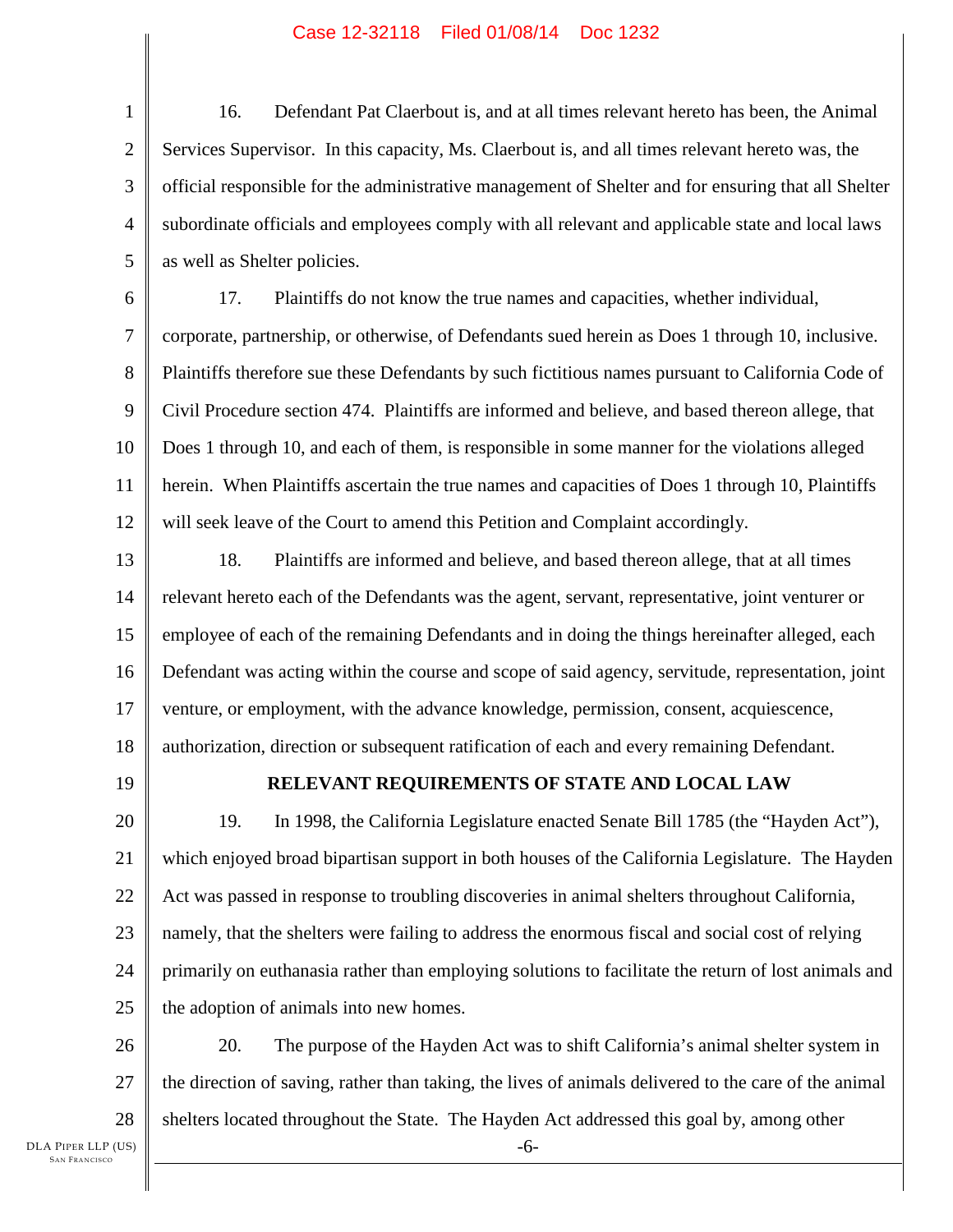1 2 3 4 5 6 7 8 9 things, requiring that animal shelters throughout the State, as well as the animals held at shelters, be more accessible to the public and to animal rescue organizations, and holding animal shelters accountable for the treatment of the animals entrusted to their care. One of the primary aims of the Hayden Act is to reduce the rates of euthanasia in shelters through adoption and the reunification of lost pets with owners, in addition to increasing humane responses to overpopulation and encouraging fiscally responsible, effective shelters. To accomplish these goals, the Hayden Act set mandatory holding periods for stray and abandoned animals, minimum standards of care for animals entrusted to shelter care, and ordered increased accessibility of animals to individuals and nonprofit rescue organizations.

10 11 12 13 14 15 16 17 18 21. The Hayden Act is currently codified in various places throughout the California Civil Code, the California Food and Agricultural Code, and the California Penal Code. Policy sections in each of those Codes clearly express the State's goal that, whenever possible, California shelters promote adoption of healthy and reasonably treatable animals into new homes. Because of the policy sections, the interpretation of ambiguous or conflicting laws must be resolved in light of the policy preference to find homes for lost and homeless animals instead of killing them, and animal shelters must operate in consideration of the statewide public policy, especially when determining appropriate ways to fulfill their duties under the law. CAL. CIV. CODE § 1834.4; CAL. FOOD & AGRIC. CODE § 17005; CAL. PEN. CODE § 599d.

19 20 21 22. The content of the provisions of the Hayden Act that are at issue in this case that are not currently funded mandates in California are also embodied in the Stockton Municipal Code and therefore enforceable by a writ of mandate.

22 23 24 25 26 27 28 -7- 23. The City of Stockton has enacted ordinances that echo the public policy of the state and the intent of the Hayden Act, and that further specify the Shelter's duties to serve the residents of the city and to make every effort to return lost animals to their homes or allow the public to give them new homes. These ordinances call for, among other things, permitting the public as much time as possible to retrieve or adopt impounded animals, making all suitable unclaimed animals available to the public for adoption, and implementing holding periods that allow for redemption or adoption of shelter animals on weekends or weekday evenings, when

DLA PIPER LLP (US) SAN FRANCISCO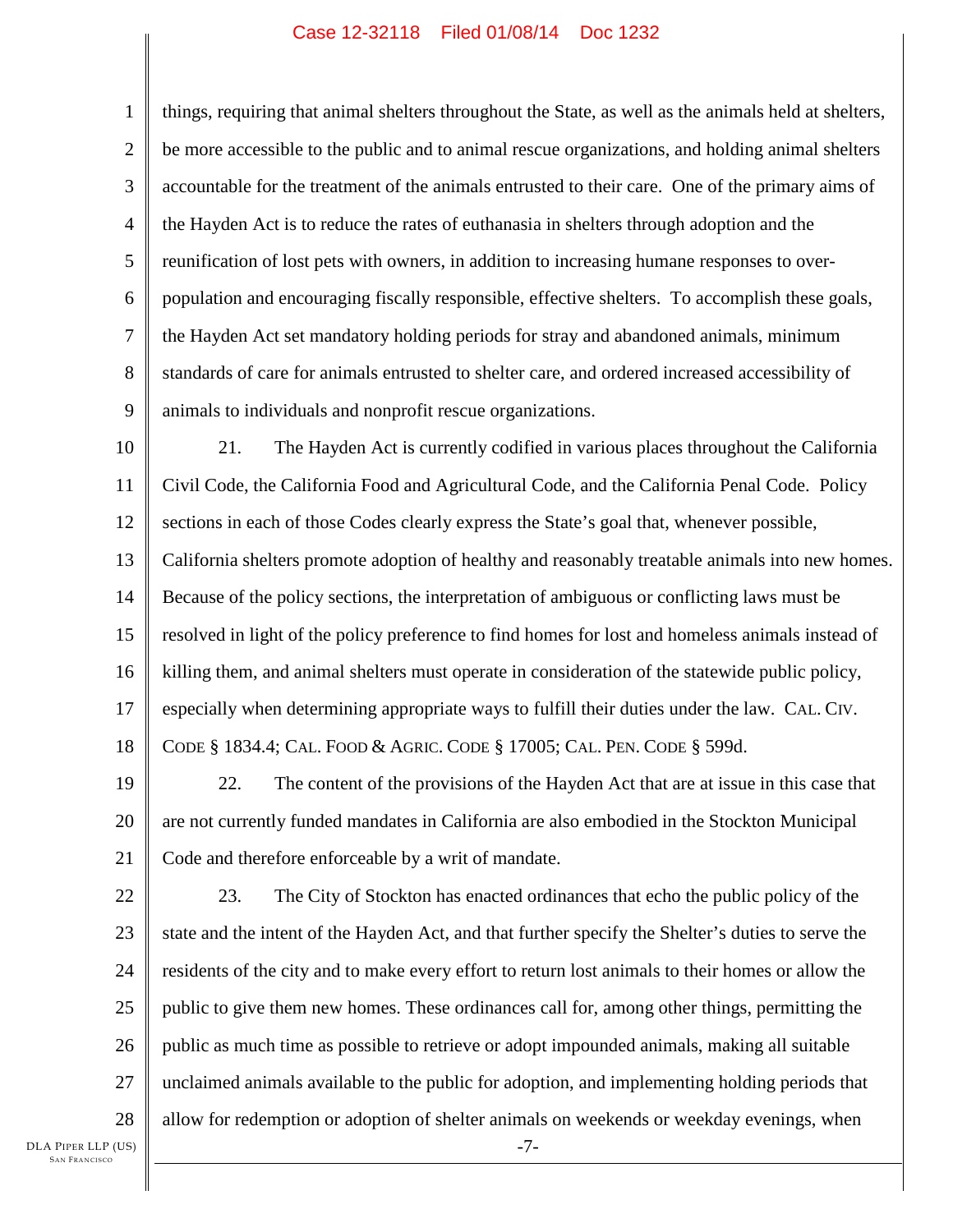| $\mathbf{1}$                                     | working people and families are able to visit the shelter. STOCKTON MUNICIPAL CODE §§                         |
|--------------------------------------------------|---------------------------------------------------------------------------------------------------------------|
| 2                                                | 6.04.250, 6.04.270.                                                                                           |
| 3                                                | In combination, the Stockton Municipal Code and the Hayden Act impose a series<br>24.                         |
| 4                                                | of duties on the Shelter. The following laws are applicable to Defendants:                                    |
| 5                                                | The Shelter must hold and make impounded animals available for adoption or owner<br>$\bullet$                 |
| 6                                                | redemption for certain periods of time. STOCKTON MUNICIPAL CODE §§ 6.04.250(A)-(C),                           |
| 7                                                | 6.04.280, 6.04.270; CAL. FOOD & AGRIC. CODE §§ 31108(a), 31752(a), 31754.                                     |
| 8                                                | The Shelter must hold an animal whose owner is unknown "for a minimum of six (6)<br>$\bullet$                 |
| 9                                                | business days, not including the day of impoundment; unless, the animal has been made                         |
| 10                                               | available for owner redemption on one weekday evening until at least 7:00 p.m. or one                         |
| 11                                               | weekend day, the holding period shall be four (4) business days, not including the day of                     |
| 12                                               | impoundment." STOCKTON MUNICIPAL CODE § 6.04.250(A).                                                          |
| 13                                               | The Shelter must hold an animal whose owner is known for a minimum of seven days,<br>$\bullet$                |
| 14                                               | including one full Saturday. STOCKTON MUNICIPAL CODE § 6.04.250(B).                                           |
| 15                                               | The Shelter must hold an owner-relinquished animal for a minimum of seven days,<br>$\bullet$                  |
| 16                                               | including one full Saturday. STOCKTON MUNICIPAL CODE §§ 6.04.170, 6.04.250(B); CAL.                           |
| 17                                               | FOOD & AGRIC. CODE § 31754 (requiring owner-relinquished animals be held "for the                             |
| 18                                               | same holding periods, with the same requirements of care, applicable to stray dogs and                        |
| 19                                               | cats in Sections 31108 and 31752").                                                                           |
| 20                                               | The Shelter should not euthanize adoptable or treatable animals in violation of the policy                    |
| 21                                               | of the State. STOCKTON MUNICIPAL CODE §§ 6.04.280, 6.04.270; CAL. PEN. CODE § 599d;                           |
| 22                                               | CAL. CIV. CODE § 1834.4; CAL. FOOD & AGRIC. CODE § 17005.                                                     |
| 23                                               | The Shelter cannot accept animals abandoned at veterinary facilities. CAL CIV. CODE §§<br>$\bullet$           |
| 24                                               | 1834.5, 1834.6.                                                                                               |
| 25                                               | The Shelter must provide necessary and prompt veterinary care, ensuring that animals<br>$\bullet$             |
| 26                                               | needing veterinary care are, without delay, examined, diagnosed, and treated by a licensed                    |
| 27                                               | veterinarian. CAL. CIV. CODE §§ 1834, 1846.                                                                   |
| 28<br>DLA PIPER LLP (US)<br><b>SAN FRANCISCO</b> | The Shelter must have all animals requiring veterinary attention examined, diagnosed, and<br>$\bullet$<br>-8- |
|                                                  |                                                                                                               |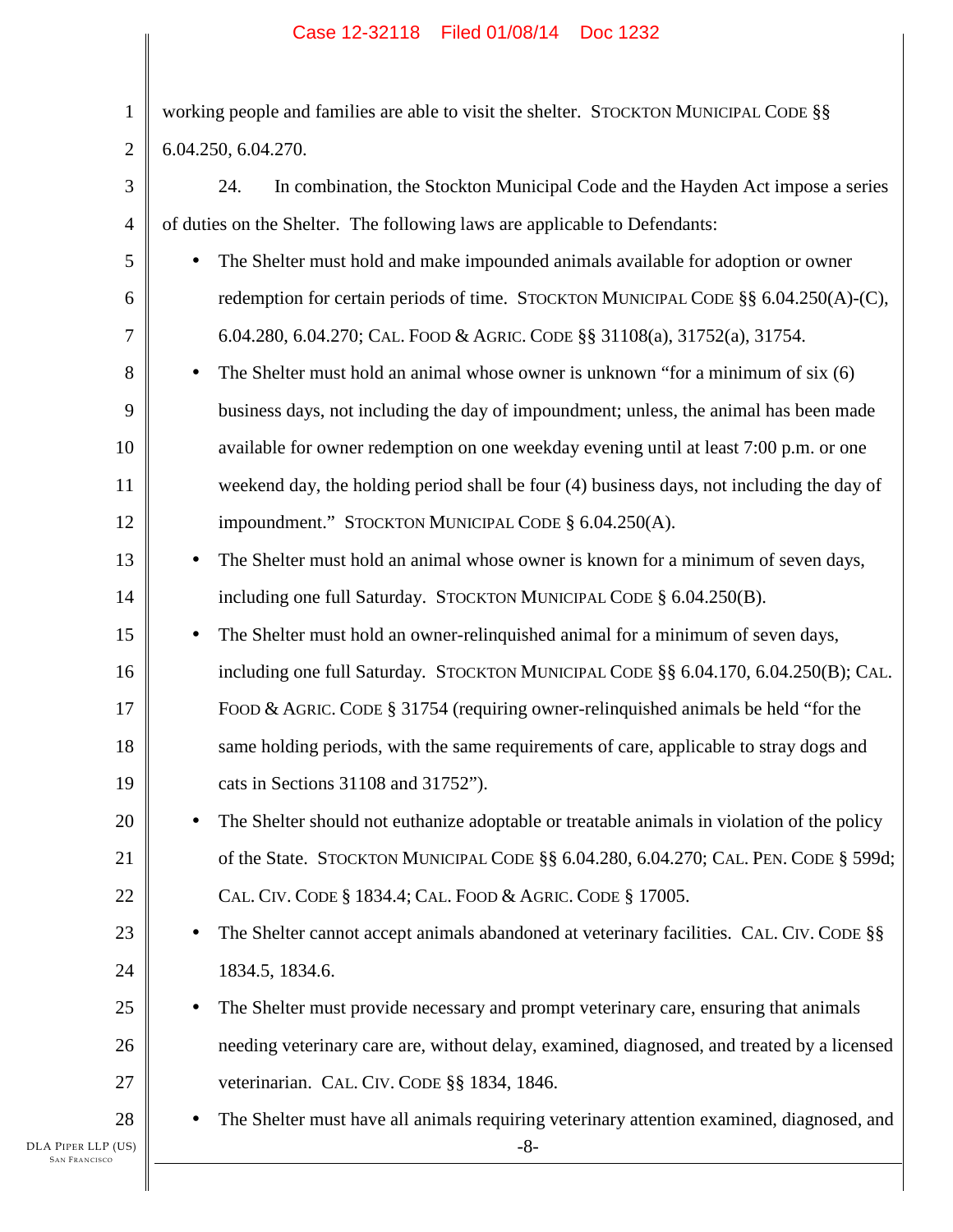| $\mathbf{1}$ |           | the expected outcome determined by a licensed veterinarian, and not a layperson or a       |
|--------------|-----------|--------------------------------------------------------------------------------------------|
| $\mathbf{2}$ |           | technician. CAL. BUS. & PROF. CODE §§ 4826 et seq., 4825.1(a), 4840(a), 4840(b),           |
| 3            |           | 4840.2, 4840.5.                                                                            |
| 4            | $\bullet$ | The Shelter must cause all injured animals to be seen directly by a licensed veterinarian. |
| 5            |           | CAL. PEN. CODE §§ 597f(b), 597.1(c).                                                       |
| 6            | $\bullet$ | The Shelter must provide all animals with sufficient food, water, shelter, and exercise.   |
| 7            |           | STOCKTON MUNICIPAL CODE § 6.04.300; CAL. PEN. CODE § § 597, 597.1; CAL. CIV. CODE          |
| 8            |           | §§ 1834, 1846.                                                                             |
| 9            | $\bullet$ | The Shelter must treat animals kindly and humanely and refrain from subjecting animals     |
| 10           |           | to unnecessary suffering or any manner of abuse. CAL. CIV. CODE §§ 1815, 1834, 1846,       |
| 11           |           | 2080; CAL. PENAL CODE §§ 597(b), 597e, 597f, 599; STOCKTON MUNICIPAL CODE §                |
| 12           |           | 6.04.300.                                                                                  |
| 13           | $\bullet$ | The Shelter must release animals to nonprofit organizations, as defined under Section      |
| 14           |           | $501(c)(3)$ of the Internal Revenue Code, if requested by the organization prior to        |
| 15           |           | scheduled euthanasia. CAL. FOOD & AGRIC. CODE §§ 31108(b), 31752(b).                       |
| 16           | $\bullet$ | The Shelter must keep specified and accurate records on all impounded animals that         |
| 17           |           | receive veterinary care. CAL. FOOD & AGRIC. CODE §§ 31107, 31108, 31752, 32003;            |
| 18           |           | CAL. PENAL CODE §§ 597f, 597.1; CAL. BUS. & PROF. CODE § 4855.                             |
| 19           |           | The Shelter must transport animals in a humane manner, and transport animals in a          |
| 20           |           | manner that does not knowingly and willfully subject any animal to unnecessary torture,    |
| 21           |           | suffering, or cruelty of any kind. CAL. PENAL CODE § 597a.                                 |
| 22           | $\bullet$ | The Shelter must refrain from establishing and implementing programs to regulate dogs      |
| 23           |           | who are potentially dangerous that are specific as to breed. CAL. FOOD & AGRIC. CODE       |
| 24           |           | § 31683.                                                                                   |
| 25           | $\bullet$ | The City of Stockton has an obligation under the California Public Records Act to          |
| 26           |           | promptly provide public records upon receipt of a request that reasonably describes        |
| 27           |           | identifiable records, unless those records are covered by a statutory exception. CAL. GOV. |
| 28           |           | CODE § 6253(b).                                                                            |
| P(US)        |           | $-9-$                                                                                      |
|              |           |                                                                                            |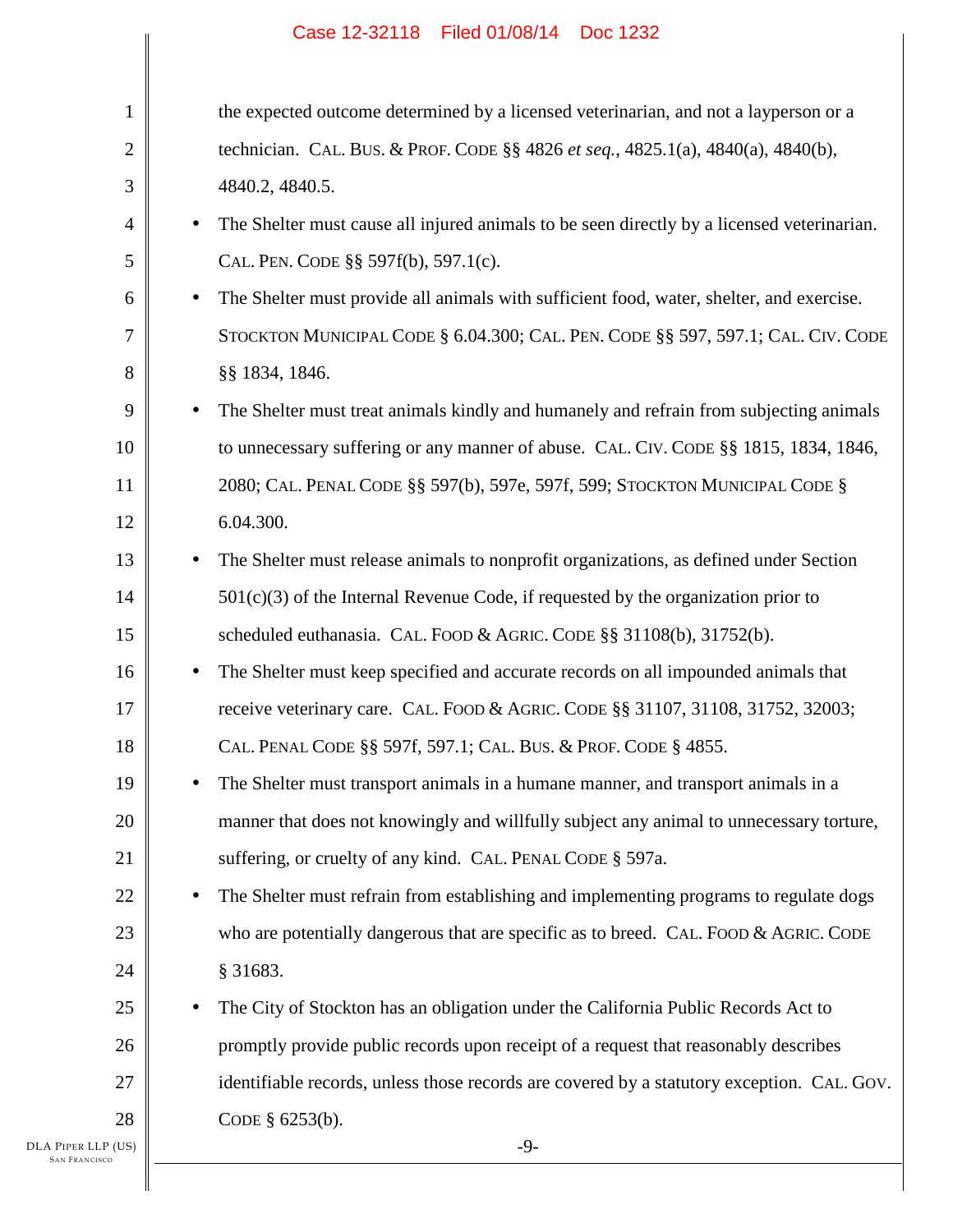• The City of Stockton must assist any member of the public seeking information to make a focused and effective request that reasonably describes an identifiable record or records, including, but not limited to, by describing the information technology and physical location in which the records exist, and by providing suggestions for overcoming any practical basis for denying access to the records or information sought. CAL. GOV. CODE  $§ 6253.1(a).$ 

#### **DEFENDANTS' VIOLATION OF THESE LAWS**

9 10 25. In violation of these and other mandatory duties imposed by law, Plaintiffs are informed and believe that Defendants:

11 12 13 14 15 16 17 18 19 20 21 22 23 24 25 • Routinely kill healthy and adoptable animals without first holding the animals for the minimum period of time mandated by law. For example, a review of records received pursuant to various Public Records Act requests demonstrates that between October 2012 and early June 2013, Defendants prematurely killed 322 cats and dogs whom the Shelter classified upon intake as healthy, that is, without first holding those animals for the minimum periods of time, described above, that are required by state and local law. The Shelter's misinterpretation and misapplication of the law is detailed further below. • Routinely kill animals who have minor or treatable medical or behavioral issues without first holding the animals for the minimum period of time mandated by law. For example, a review of records received pursuant to various Public Records Act requests demonstrates that between October 2012 and June 2013, Defendants prematurely killed a number of cats and dogs who were classified upon intake to have minor medical issues, such as "possible ringworm," "slight skin condition," "possible mange," and "does not like new people." • On information and belief, accept animals abandoned at veterinary facilities in violation of

the applicable law.

• Routinely kill healthy or treatable cats who have been labeled "feral" without first holding the cats for the minimum period of time mandated by law. For example, a review of

-10-

26

27

28

1

2

3

4

5

6

7

8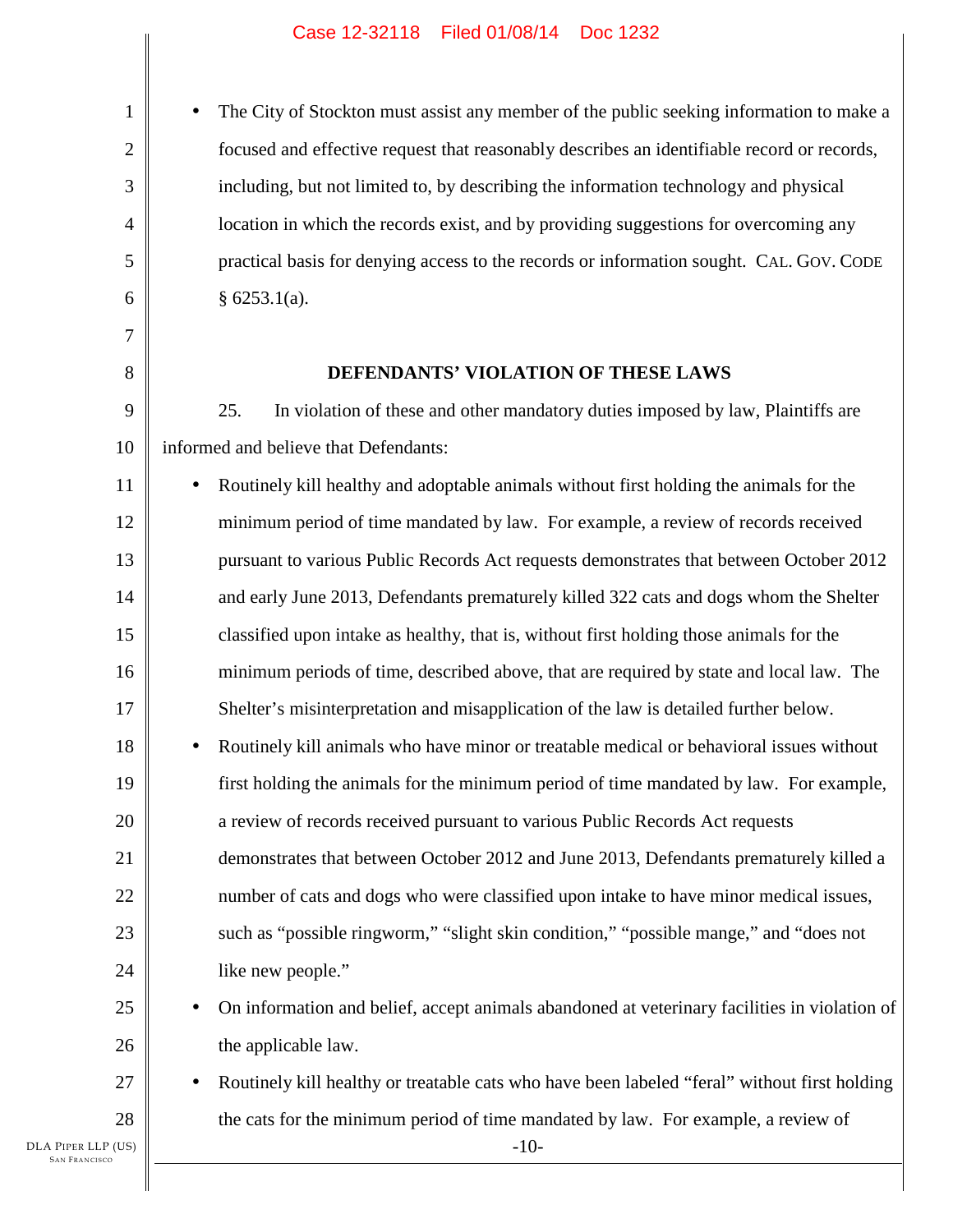records received pursuant to various Public Records Act requests demonstrates that between February and June 2013 Defendants euthanized over 80 cats designated as "feral."

4 5 6 7 8 9 10 11 • Routinely kill stray or surrendered animals whose owners are known without first holding the animals for the minimum period of time mandated by law. For example, a review of records received pursuant to various Public Records Act requests demonstrates that between October 2012 and June 2013 Defendants prematurely killed a number of cats and dogs who were either surrendered by owners or whose owners were otherwise known. • Routinely and incorrectly reduce the holding period of animals from six business days to four when, because of the segregation of animals in the Shelter and because of the Shelter's policies and practices limiting public access, those animals have not been made

accessible and available to the public for redemption or adoption on a weekend day or a weekday evening;

14 15 16 17 18 19 • Routinely hold unweaned kittens lacking a mother overnight prior to euthanasia, a cruel and inhumane practice given that such animals cannot feed or hydrate themselves and may need to eat as frequently as every three hours. For example, a review of records received pursuant to various Public Records Act requests demonstrates that between November 2012 and May 2013 Defendants euthanized over 60 cats designated as "unweaned" but waited until the day after impoundment.

20 21 22 23 24 25 26 27 28 • Routinely violate the spirit and purpose of the Hayden Act and local law by consistently denying public access to adoptable animals and by thwarting the public's ability to adopt animals. For example, upon information and belief: (a) by keeping the vast majority of animals in a non-public part of the shelter where they are not available for viewing or adoption by the public, and by answering adoption inquiries with the response that all adoptable animals are in the public area of the shelter; (b) by making animals awaiting transfer to other shelters or rescue groups, sometimes for days or weeks, unavailable to the public for adoption; (c) by employing capricious and arbitrary methods for determining adoptability; (d) by denying members of the public the ability to adopt and provide the

DLA PIPER LLP (US) SAN FRANCISCO

1

2

3

12

13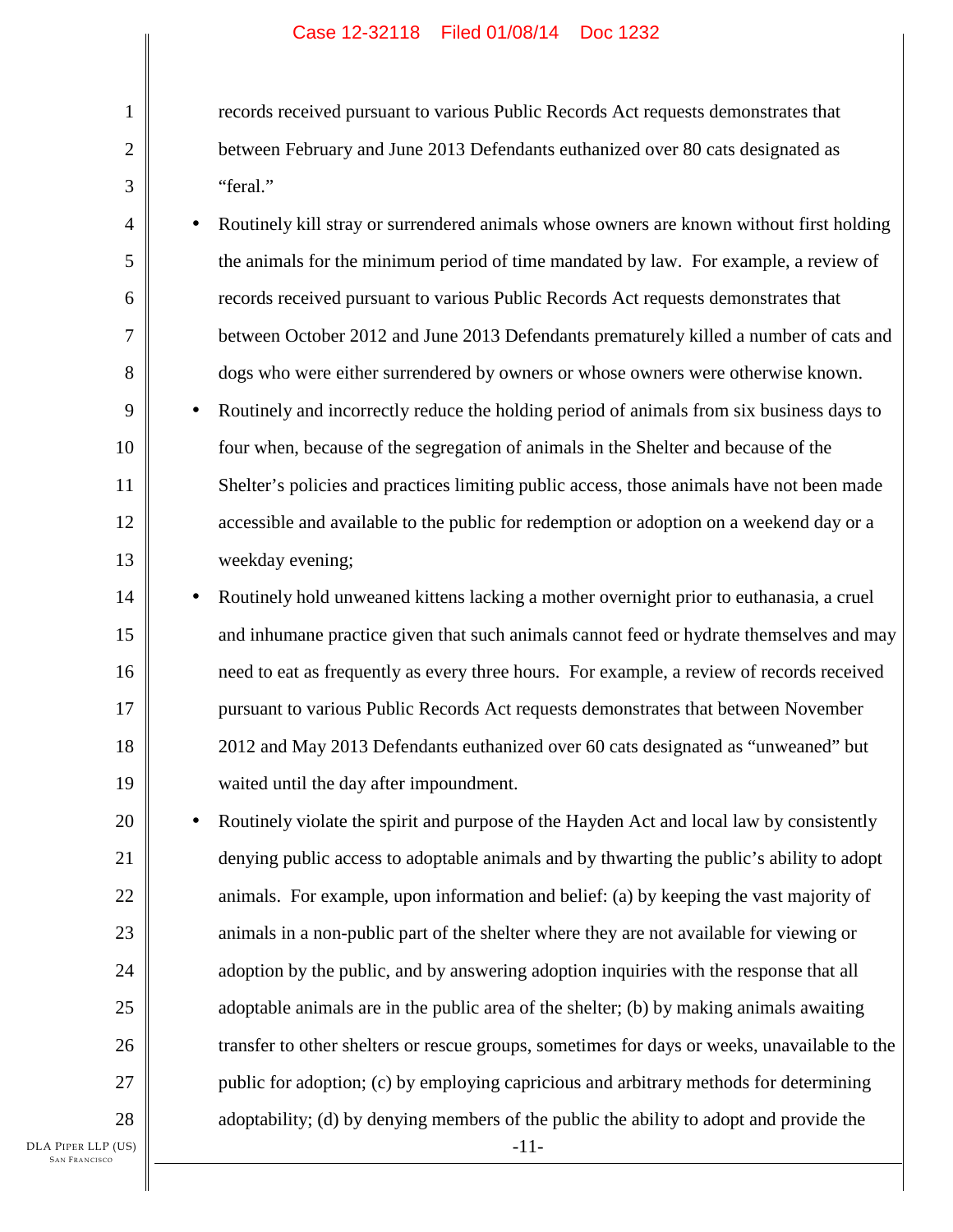| 1              |           | needed veterinary care to sick or injured animals; and (e) by failing to take intake         |  |  |  |  |  |
|----------------|-----------|----------------------------------------------------------------------------------------------|--|--|--|--|--|
| $\overline{2}$ |           | photographs of all impounded animals.                                                        |  |  |  |  |  |
| 3              | $\bullet$ | Euthanize animals with rescue holds in place. For example, in September 2012, the            |  |  |  |  |  |
| 4              |           | Shelter euthanized a dog on which Plaintiff Eileen McFall had placed a rescue hold.          |  |  |  |  |  |
| 5              |           | Defendant Claerbout informed Plaintiff that "staff did not indicate a hold on the dogs [sic] |  |  |  |  |  |
| 6              |           | record and unfortunately this dog was euthanized." See Ex. _ (Ideta Letter) at 3, Ex. 6).    |  |  |  |  |  |
| 7              |           | On information and belief, the Shelter has failed as yet to implement a reliable, robust,    |  |  |  |  |  |
| 8              |           | and cooperative mechanism for rescuers to intervene and save the lives of animals facing     |  |  |  |  |  |
| 9              |           | euthanasia.                                                                                  |  |  |  |  |  |
| 10             | $\bullet$ | Routinely fail to treat animals kindly and humanely, by, for example:                        |  |  |  |  |  |
| 11             |           | Holding animals in the "quarantine room," a room in the locked and<br>$\circ$                |  |  |  |  |  |
| 12             |           | segregated area of the Shelter that lacks ventilation and natural light and is               |  |  |  |  |  |
| 13             |           | unsuitable for holding potentially dangerous animals, or any animal, for an                  |  |  |  |  |  |
| 14             |           | extended period of time.                                                                     |  |  |  |  |  |
| 15             |           | Failing to humanely and promptly euthanize animals who are irremediably<br>$\circ$           |  |  |  |  |  |
| 16             |           | suffering. The records indicate that animals have been held for several days                 |  |  |  |  |  |
| 17             |           | before undergoing an "emergency euthanasia," indicating that these animals                   |  |  |  |  |  |
| 18             |           | were not properly diagnosed upon intake.                                                     |  |  |  |  |  |
| 19             |           | Routinely fail to provide all impounded animals with necessary and prompt veterinary         |  |  |  |  |  |
| 20             |           | attention as required by law, such that animals with painful illnesses and injuries are      |  |  |  |  |  |
| 21             |           | transported and/or held without treatment or pain medication, resulting in unnecessary and   |  |  |  |  |  |
| 22             |           | preventable suffering. As one example among many, on March 2, 2012, Plaintiff Eileen         |  |  |  |  |  |
| 23             |           | McFall visited the shelter and observed a dog with the animal identification number          |  |  |  |  |  |
| 24             |           | A180643 (now Gracie) with a swelling about the size of a large grapefruit on her face.       |  |  |  |  |  |
| 25             |           | While a few animals had medications or notes on their kennels or were wearing "cones,"       |  |  |  |  |  |
| 26             |           | there was no indication that Gracie had received any veterinary care. Plaintiff McFall was,  |  |  |  |  |  |
| 27             |           | with some difficulty, able to rescue Gracie and obtain her kennel card and record, and       |  |  |  |  |  |
| 28             |           | there was no record of veterinary care for what was, after rescue, diagnosed as an abscess   |  |  |  |  |  |
| P(US)          |           | $-12-$                                                                                       |  |  |  |  |  |

DLA PIPER LLP San Francisco

I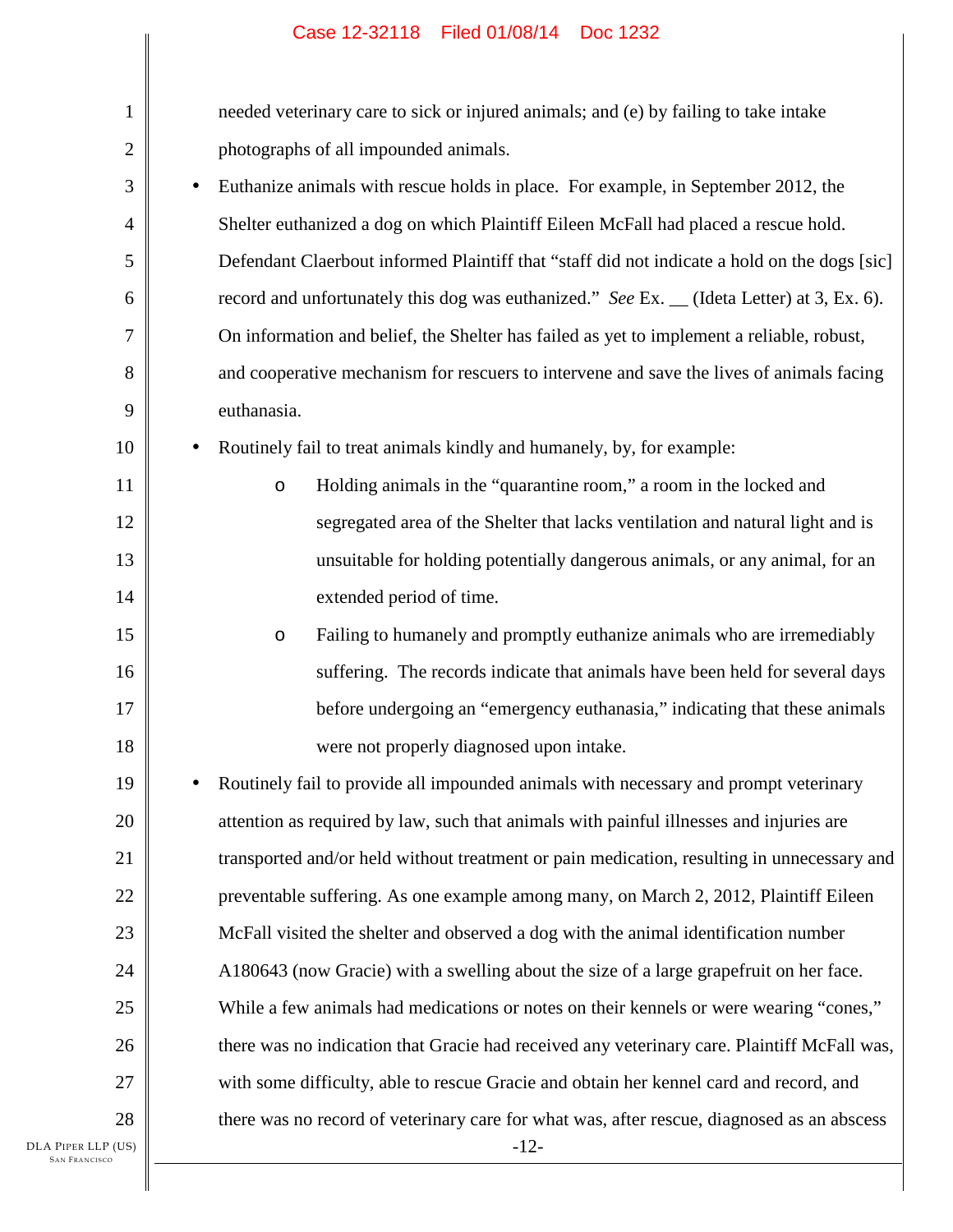and treated with surgery to drain the wound and with a course of antibiotics.

2 3 4 5 6 8 10 12 13 14 15 16 • Maintain inadequate records of the veterinary care, prescribed treatment, and actual treatment of the sick or injured animals. The pervasive practice of substandard recordkeeping at the Shelter not only lowers the number of healthy, adoptable animals who are made available and lowers the chance of reunification of injured or ill animals with their owners, but has also obscured the Shelter's unlawful practices from public scrutiny. The Shelter also refuses to provide veterinary records to the public when that information is requested pursuant to the Public Records Act. In many instances, Defendants' practice of maintaining inadequate veterinary records makes it difficult to determine if the Shelter made a correct determination of "irremediable suffering" prior to euthanizing an animal, or whether the animal was ever diagnosed by a veterinarian. On information and belief, the Shelter's own records indicate that animals have received medical diagnoses but then have not received treatments for their illnesses or injuries. Likewise, the Shelter's own records document diagnoses of specific injuries or diseases, predictions of anticipated outcomes, and decisions to perform immediate euthanasia, without any apparent involvement by a licensed veterinarian.

## 17 18

19

20

21

22

23

24

25

26

27

28

1

7

9

11

• Routinely keep healthy, adoptable animals in a locked, segregated area of the Shelter inaccessible to the public.

• Routinely treat dogs labeled "pit bull" in a particularly inhumane fashion, including: (a) not making these animals available to the public for adoption; (b) providing inferior treatment, including veterinary attention and care; and (c) killing these animals in striking disproportion to all other dogs impounded at the shelter. Public records for the time period from mid-October 2012 to early June 2013 reveal that unclaimed dogs labeled "pit bull" were euthanized at the Shelter at a rate of 90%, significantly higher than the overall rate of euthanasia for unclaimed dogs (approximately 58%).

• Routinely fail to make owner-relinquished animals available for adoption throughout their holding periods. Owner-relinquished animals must be held for the same holding period and with the same requirements of care as stray animals, and must be available to the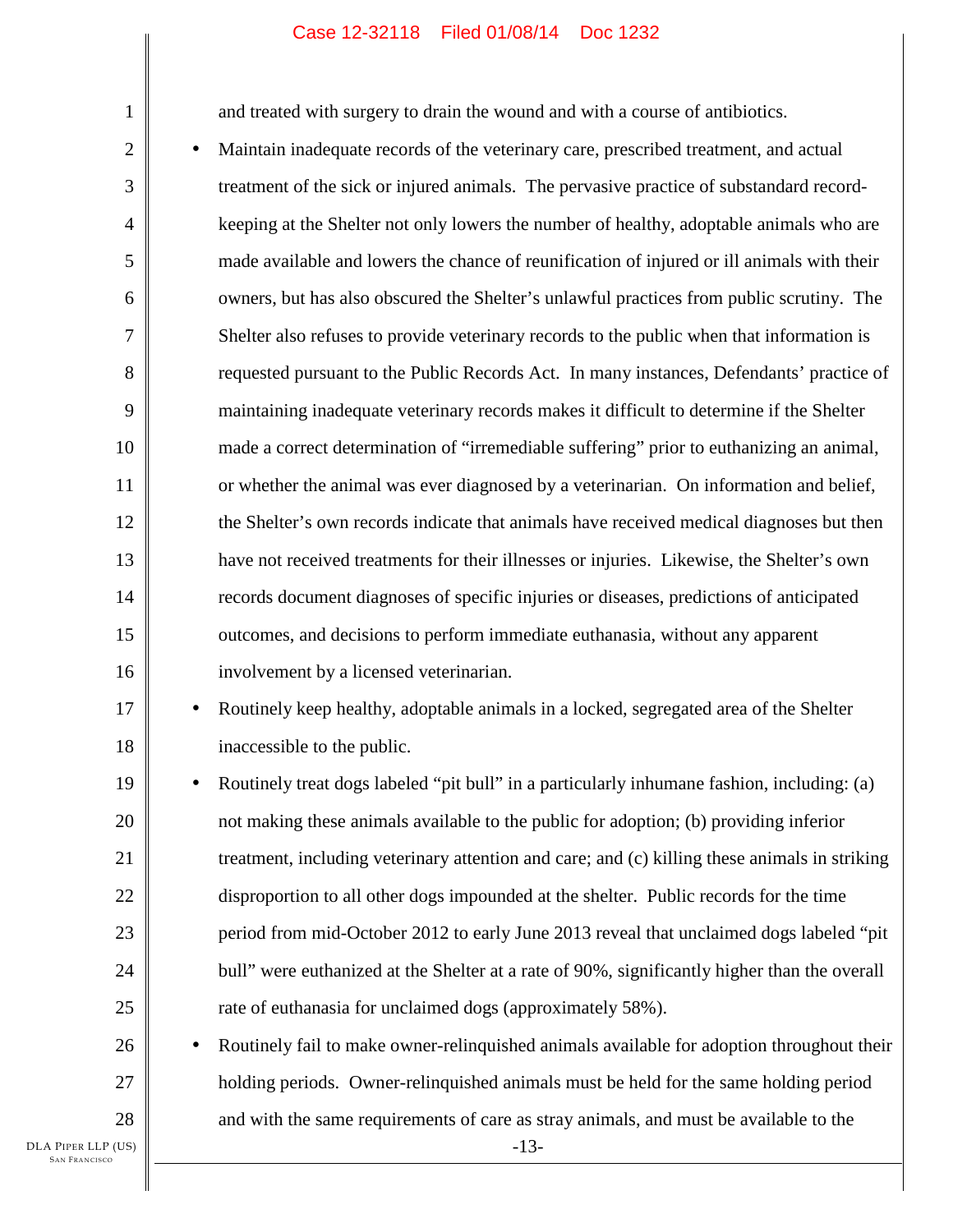2

3

1

public for both adoption and owner-redemption during the entire holding period.

## **DEFENDANTS' BLATANT MISINTERPRETATION AND MISAPPLICATION OF MANDATORY HOLDING PERIODS**

4 5 6 7 8 9 10 11 12 13 14 15 16 17 26. The Shelter operates under a misinterpretation of the applicable holding periods. Section 6.04.250 of the Stockton Municipal Code requires that, except for in very specific circumstances, "an animal" whose owner is unknown "shall be held for a minimum of six (6) business days, not including the day of impoundment; unless, the animal has been made available for owner redemption on one weekday evening until at least 7:00 p.m. or one weekend day, the holding period shall be four (4) business days, not including the day of impoundment." However, Defendants' counsel has stated that because the Shelter is open on Saturdays, the holding period for *all animals* is 96 hours, with no exceptions. *See* Ex. . In fact, the plain language of the law makes clear that the holding period for any animal is six business days, reduced to four business days only if *that specific animal* is made available to the public on a Saturday, and that Saturday is not the day of impoundment. Defendants apparently are operating under the incorrect assumption that they can shorten the holding periods for all impounded animals, whether or not they are made available to the public on a weekend day, simply because the Shelter is open on a weekend day.

18 19 20 21 27. Defendants' misinterpretation of the mandatory holding periods is evidenced by their practice of routinely euthanizing animals prior to the end of the holding period. Public records requests by the McFall Plaintiffs show specific instances of dogs and cats euthanized prior to the expiration of the holding periods.

28. These records demonstrate that the Shelter has been routinely violating state and local law, including up through June 2013.

29. These records further demonstrate that the premature euthanasia of animals is routine and deliberate, and in accord with a blatant misinterpretation of the mandatory holding periods.

27 28

22

23

24

25

26

## **ADDITIONAL VIOLATIONS**

30. In addition to the above-referenced violations of law, Plaintiffs are informed and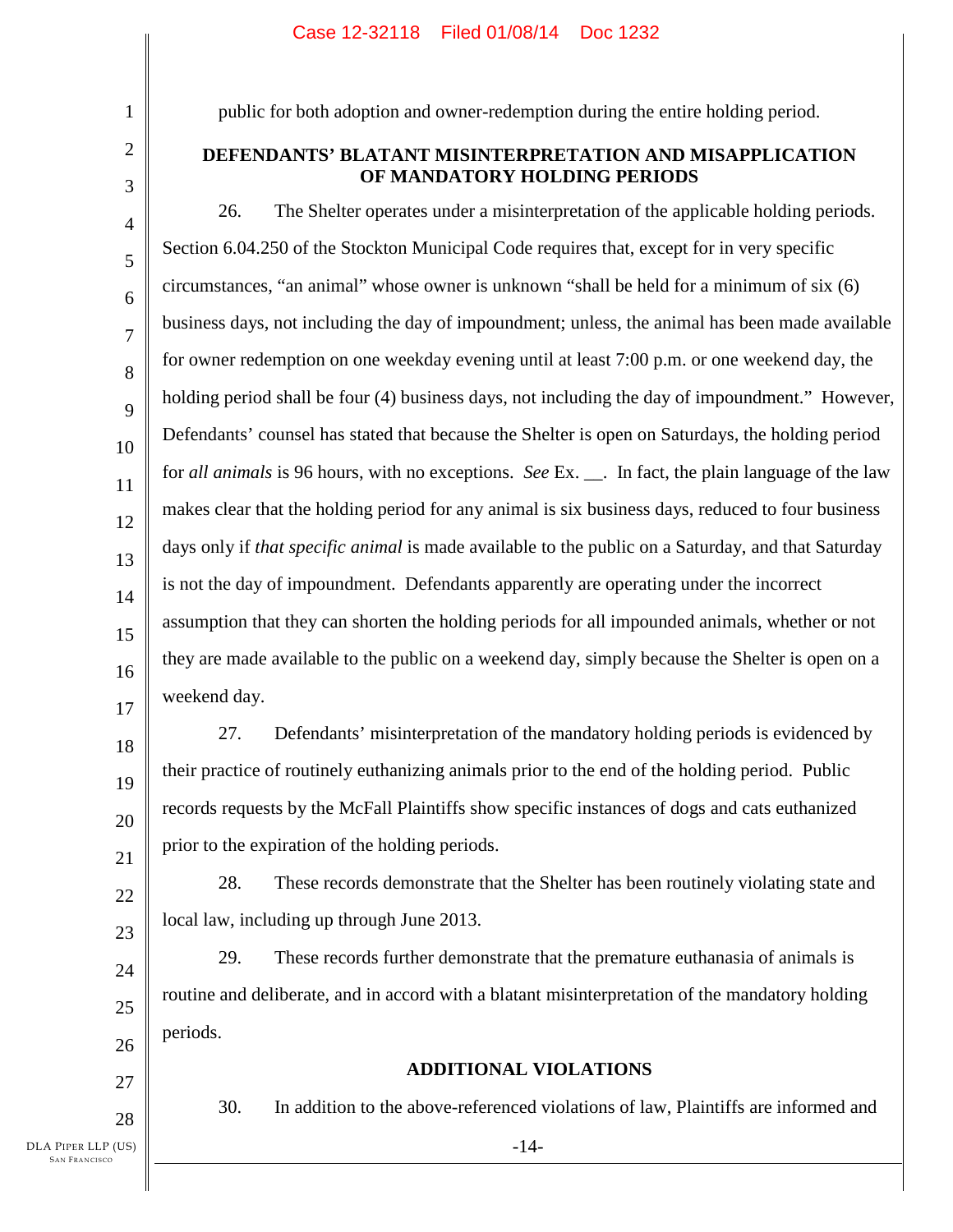1 2 3 4 5 6 7 8 believe that Defendants also violate their statutory obligation to promote life-saving alternatives to killing impounded animals by, among other things, allowing the Shelter to remain consistently understaffed, while at the same time turning away interested volunteers, leading to animals being killed unnecessarily because the Shelter fails to adequately assist the public with adoptions or with the reunification of lost animals with owners. For example, on March 27, 2013, "pit bull" dog A195612 was euthanized, with the following note to his record, "No one answers phone that can speak English ok to PTS" [put to sleep], apparently because there was no staff member or volunteer available to provide translation.

9 10 11 12 13 14 15 16 17 18 19 20 21 31. Plaintiffs are informed and believe that Defendant City of Stockton violated the law by failing to produce records pursuant to the Public Records Act. For example, on September 23, 2013, Plaintiff Eileen McFall, submitted a request for records to Defendant City of Stockton, seeking complete records of all Stockton animals examined, diagnosed, and/or treated by San Francisco SPCA veterinarians, including the name of the individual veterinarian, from November 1, 2012 to September 23, 2013. Dr. McFall made this request after reviewing notes made in animal records received through other Public Records Act requests, including the record for a puppy with the animal identification number A190595 with the note, "Dr K from SFSPCA saw dog agreed necessary to pts due to prolapsed rectum pc" [Pat Claerbout]. Prolapsed rectum is a treatable condition that may result from worms and is not a lawful reason for euthanasia during the legal holding period. Despite having requested the name of the treating veterinarian and other specific information required by the California Veterinary Medical Board and the California Code of Regulations, Dr. McFall did not receive that information in response to her request.

22 23 24 25 32. Plaintiffs Eileen McFall and Christopher McFall have made multiple other requests for records to Defendant City of Stockton, and have received only responses that are partially complete, including being vacant of detailed information about veterinary care and the providers of that care, in violation of applicable law.

26

## **PLAINTIFFS' PRE-LITIGATION ADVOCACY**

27 28 -15- 33. After repeatedly attempting to directly address Defendants' violations of law with Defendants to no avail, including through complaints to elected and appointed officials with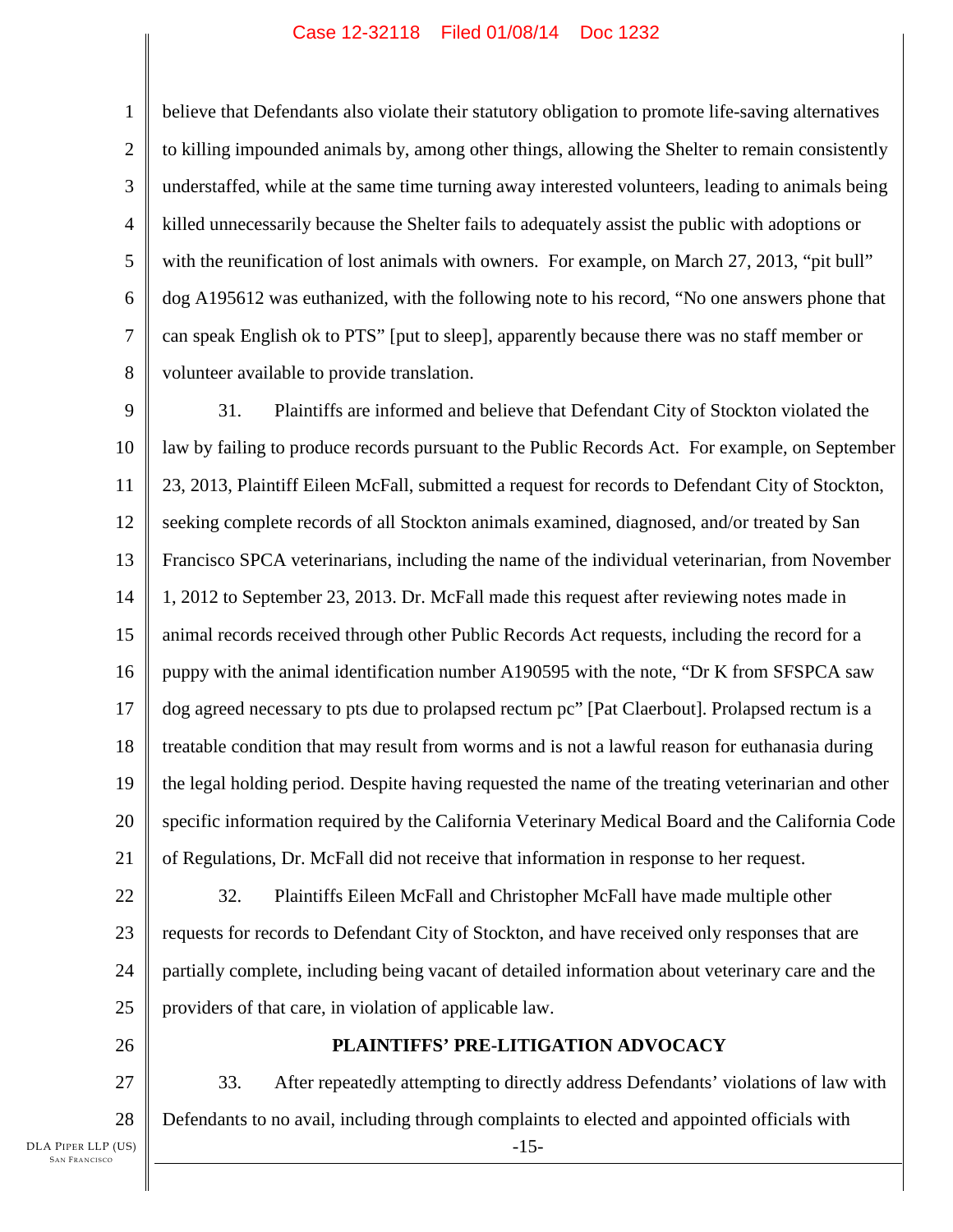1 2 3 4 5 6 7 8 9 10 11 12 13 responsibility for Stockton Animal Services, through provision of records and other information to Stockton Police Department investigators, and by reporting Defendants' violations to the media, on January 16, 2013, the McFall Plaintiffs, by and through their previous counsel, delivered to Defendants a letter demanding that Defendants immediately take corrective action to remedy the pattern of illegal activity at the Shelter. *See* Ex. \_\_, Letter from E. Ideta. This letter detailed six specific violations of the law: (1) improper killing of animals on intake; (2) improper killing of animals with rescue holds; (3) improper killing of animals before the end of stray holds; (4) failure to provide veterinary care; (5) restricting access to strays; and (6) failure to keep adequate records. The letter provided examples of each violation and attached Shelter records obtained as a result of public records requests. The letter also pointed out that the issue was a "widespread and methodical rejection of the Hayden Law and Municipal Code" by the Shelter under the direction of Defendant Claerbout, of which the examples provided were merely representative.

14 15 16 17 18 19 20 34. On January 24, 2013, the McFall Plaintiffs received a response from Defendants. *See* Ex. . The letter listed a number of Shelter policies and asserted that those policies conformed to state law. The letter attempted to account for each individual example violation, but failed to substantively respond to Plaintiffs' claims that the Shelter had established a pattern and practice of violating the spirit and the letter of the Hayden Act and Municipal Code, failed to acknowledge any wrongdoing on the part of the Shelter, and failed to indicate any manner in which the Shelter planned to alter its practices to comply with the state and local law.

21 22 23 24 25 26 27 28 -16- 35. The letter touted supposed reforms that the Shelter put into effect in October 2012, following a "comprehensive investigation" by the City into the practices and procedures at the Shelter undertaken in response to "concerns expressed by members of the Stockton community." The purported reforms included: (1) "having the Shelter open on Saturdays for at least four hours," (2) "holding all animals brought to the Shelter for at least 96 hours unless (a) a veterinarian determines the animal is too ill or too injured, (b) an animal is not weaned and its mother is not impounded, or (c) there is documentation that the animal is vicious or dangerous," and (3) upgrading the Shelter's computer system "so that Shelter staff may input and retrieve

DLA PIPER LLP (US) SAN FRANCISCO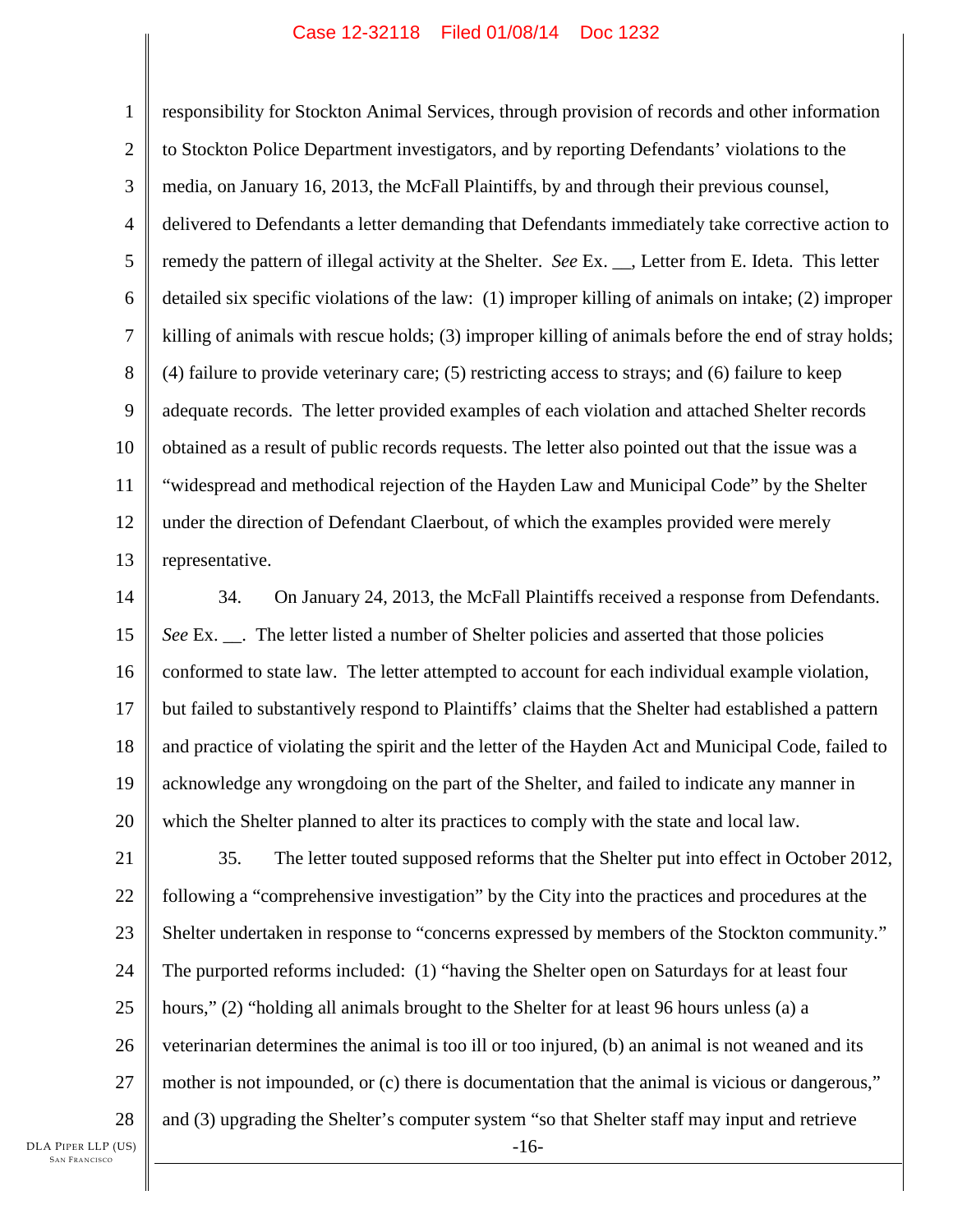required information concerning animals that are brought to the Shelter."

3 4 5 6 7 8 36. The letter dismissed some of the examples of holding-period violations listed in Mr. Ideta's letter because they took place prior to these alleged reforms, even though the reforms resulted in holding periods that were still not in compliance with law, as described below. The letter claimed that the euthanasia of an animal with a rescue hold and the failure to provide veterinary care to an injured dog were a result of inadvertence, but gave no indication that policies and procedures at the Shelter had been improved to prevent such incidents from happening again.

9 10 37. Defendants took the position "that the Shelter is currently being operated in compliance with the requirements of law." *See* Ex. at .

11 12 13 14 15 16 17 18 19 20 38. The letter attached an undated press release discussing the Police Department's investigation into whether the "Shelter was operating in compliance with the law." "The Department found that some of the policies and procedures in effect at the Shelter, although meeting the spirit of the law, have not always met the precise letter of the law. Moreover, the Department determined these policies and procedures are long standing." "In an effort to meet the letter and spirit of the law, the Department has implemented a number of changes to the Shelter's policies and procedures, including [. . .] any animal brought to the Shelter will be held for at least 72 hours unless a veterinarian determines the animal is too ill or too injured, an animal is not weaned and its mother is not impounded or the Department has documented the animal is vicious or dangerous." *See* Ex. \_\_\_ at \_\_\_.

DLA PIPER LLP (US) SAN FRANCISCO 21 22 23 24 25 26 27 28 -17- 39. Defendants' response and the press release demonstrate Defendants' continued disregard for the mandatory holding periods. Defendants' letter suggests a minimum holding period of 96 hours, while the Police Department's press release to the public indicates that animals must be held for a minimum of 72 hours. In fact, the law requires that impounded animals be held for at least *six business days not including the day of impoundment*, unless the animal is made available for owner redemption on a weekday until at least 7:00 p.m. or one weekend day *not including the day of impoundment*, in which case the animal must be held for a minimum of *four business days*. As the Shelter is never open until 7:00 p.m., there are many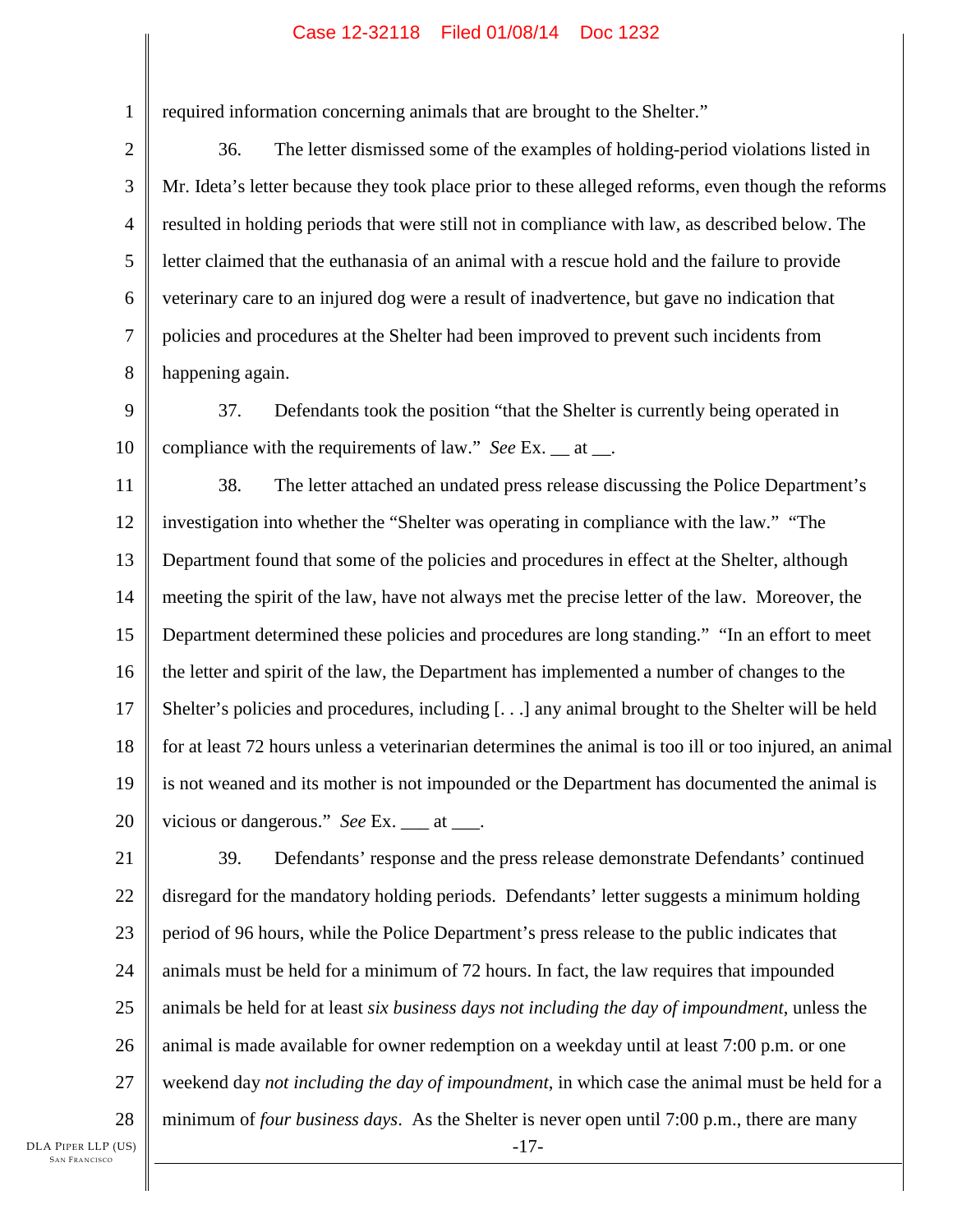1 2 3 4 5 6 7 8 9 10 11 12 13 14 15 16 17 18 19 20 21 22 23 24 25 26 27 instances in which impounded animals must be held for more than four business days. For example, an animal who is impounded on a Monday must be held on Monday (the day of impoundment), Tuesday, Wednesday, Thursday, Friday, and Saturday, and could be legally euthanized, at the earliest, on Sunday, provided the animal was made available to the public on the preceding Saturday. Under Defendants' stated policy, and as reflected in the records, Defendants routinely euthanize animals impounded on a Monday prior to the following Sunday. 40. After receiving Defendants' response, Plaintiffs obtained a number of records via public records requests demonstrating that Defendants had continued to violate state and local law after the reforms were purportedly implemented. 41. On June 7, 2013, the McFall Plaintiffs, through their previous counsel, delivered another letter to Defendants' counsel. *See* Ex. \_\_. This letter informed Defendants of Plaintiffs' belief, based on public records, that the Shelter continued to violate state and local law and that the Shelter's own policies remained out of compliance with the Stockton Municipal Code. 42. The letter requested that the City take immediate action to, among other things, implement the correct statutory holding periods for impounded animals, provide prompt and necessary veterinary care to ill or injured animals, provide public access to all impounded animals statutorily eligible for adoption or redemption, and maintain accurate and complete records as required by law. 43. On July 16, 2013, Defendants' counsel responded with a letter in which they maintained that the Shelter was being run in compliance with state and local law. *See* Ex. \_\_. However, Defendants' continued misinterpretation of and disregard for the mandatory holding periods is evident in this letter, in which they describe, about impounded stray animals, "Currently, (and for nearly a year now), the Shelter has been holding all such animals for 96 hours, consistent with the SMC and State law." 44. Defendants' response failed to give adequate and appropriate consideration to Plaintiffs' complaints, particularly given the documented history of unlawful practices at the Shelter under the direction of Defendant Claerbout. Defendants' second letter failed to

DLA PIPER LLP (US) SAN FRANCISCO

28

-18 substantively answer Plaintiffs' claims that the Shelter, even after "comprehensive" examination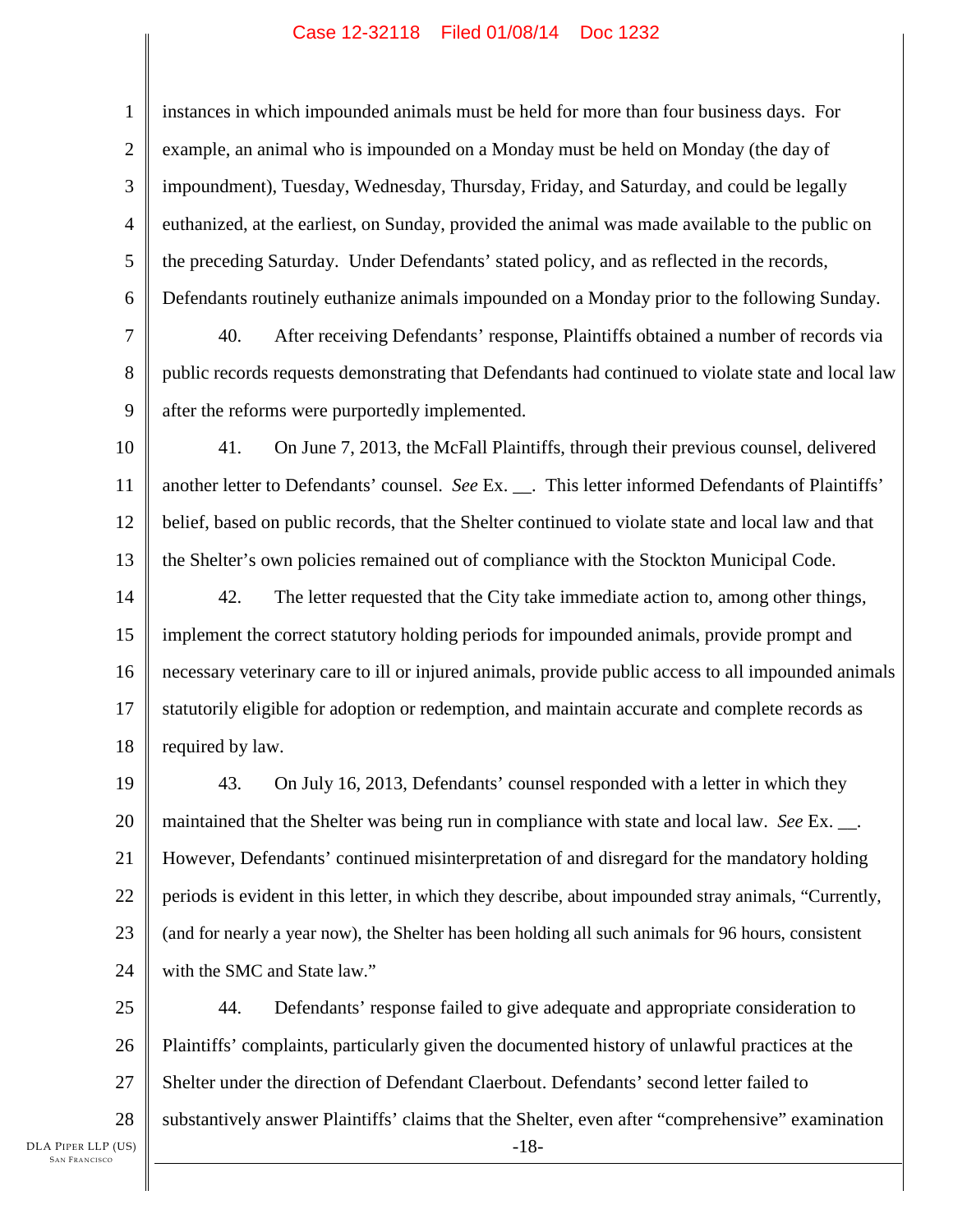1 2 3 4 5 6 7 8 9 10 11 12 13 14 15 16 17 18 19 20 21 22 23 24 25 26 and subsequent reforms, continued to operate in a pattern and practice of violating the Hayden Act and Municipal Code. **FIRST CAUSE OF ACTION Petition for Writ of Mandate Pursuant to California Code of Civil Procedure § 1085 (By All Plaintiffs Against All Defendants)**  45. Plaintiffs re-allege and incorporate by reference each and all of the allegations contained in the preceding paragraphs of this Petition and Complaint, as though fully set forth herein. 46. Defendants have a mandatory, nondiscretionary duty to comply with all the provisions of law set forth above, among others, regarding the proper care and treatment of impounded animals. 47. As set forth above, Defendants routinely violate the law by, among other things, (i) failing to hold and make animals available for adoption or owner redemption for the full holding period as required by the Stockton Municipal Code and the Hayden Act; (ii) killing animals without legal justification before expiration of the minimum holding period mandated by the Stockton Municipal Code and the Hayden Act; (iii) denying public access to adoptable animals and thwarting the public's ability to adopt animals ; (iv) segregating animals in sections of the shelter that are locked and not readily accessible to the public, frustrating the ability of potential adopters, rescuers, and owners searching for lost pets to find them; (v) failing to treat impounded animals kindly and humanely and to refrain from subjecting animals to unnecessary suffering; (vi) failing to provide impounded animals with necessary and prompt veterinary care; (vii) killing animals when rescue is available; (viii) accepting animals abandoned at veterinary facilities; (ix) failing to keep required and accurate records on impounded animals, and (x) failing to provide reasonable assistance to members of the public inquiring about reclaiming or adopting impounded animals. 48. Based on the facts previously described, Plaintiffs allege that the Defendants carry

27 28 out a program of killing specific breeds, those dogs labeled "pit bull," in disproportionate numbers as a means of controlling potentially dangerous dogs, in violation of state law

-19-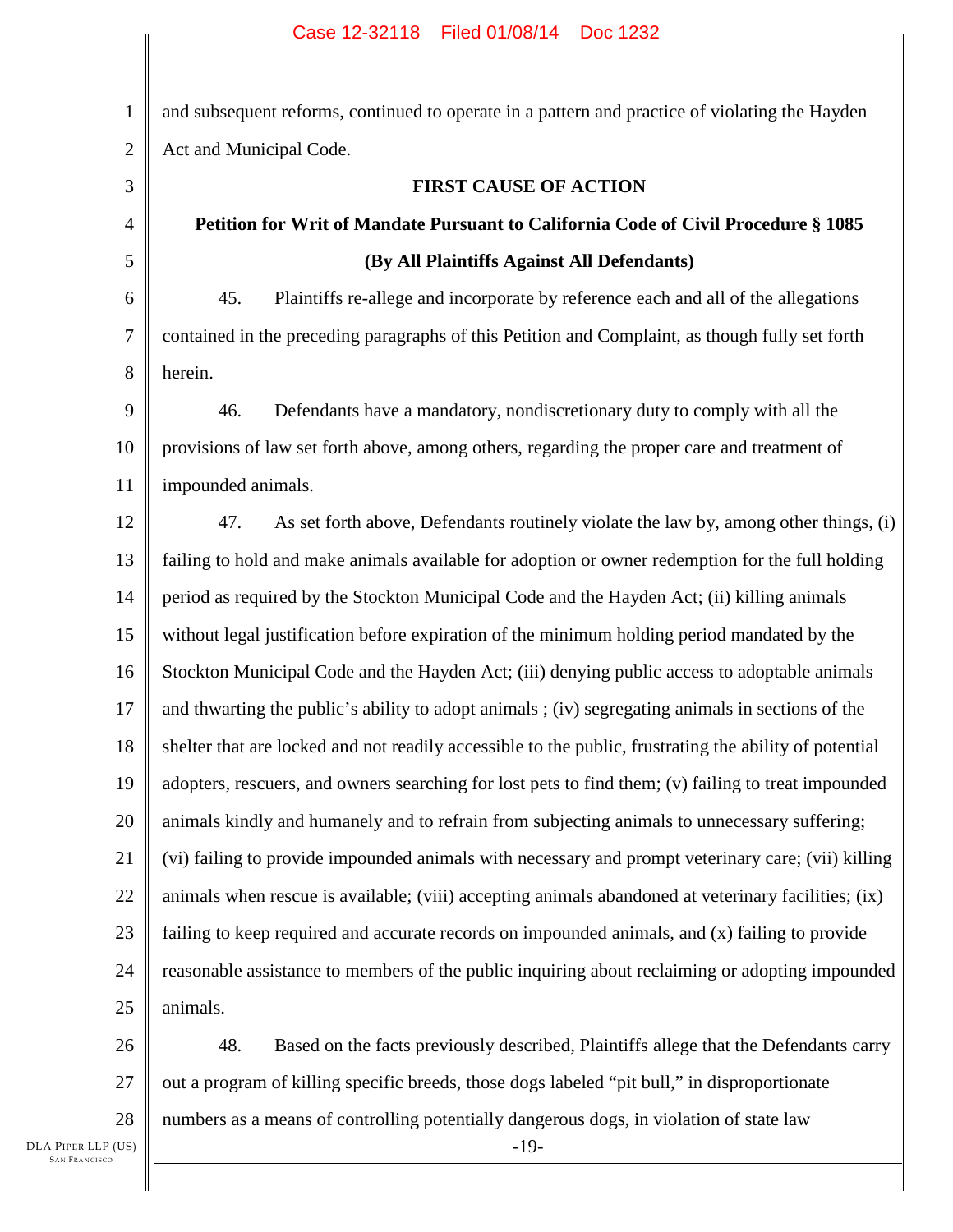1 2 prohibiting the implementation of any program to regulate potentially dangerous dogs that is specific as to breed.

3 4 5 6 49. As a direct and proximate result of Defendants' violations of law as set forth in detail, but without limitation, in this Petition and Complaint, Plaintiffs ALDF, Ms. Ballus, Dr. McFall and Mr. McFall have suffered injury in the form of financial and time resources expended in their efforts to remedy the ongoing violations at the shelter.

7 8 9 10 11 50. Plaintiffs ALDF, Dr. McFall and Mr. McFall have, on a number of occasions, notified Defendants of their failure to comply with their legal obligations and demanded change, including but not only by delivering to Defendants two letters from Plaintiffs' legal counsel, the first on January 16, 2013 and the second on June 7, 2013, as described in paragraphs 33-44 of this Petition and Complaint.

12

51. Defendants have failed to respond adequately to Plaintiffs' demands.

13 14 15 52. Plaintiffs have exhausted all administrative remedies available to them, or are excused from exhausting their remedies because they are seeking to enforce a public, rather than a private right, or as a result of futility of pursuing such remedies, among other things.

16 17 18 19 53. Plaintiffs have no administrative remedy and no plain, speedy or adequate remedy in the ordinary course of law. The only remedy provided by law for Plaintiffs to obtain relief is this Petition for Writ of Mandate pursuant to § 1085, *et seq*., of the California Code of Civil Procedure.

20 21 54. Plaintiffs will suffer irreparable harm if the relief requested herein is not granted, as will the public at large.

22 23 24 25 26 55. This litigation, if successful, will result in enforcement of a public duty and of important public rights affecting the public interest, including, without limitation, the public's right to compel Defendants to comply with state laws concerning the proper care and treatment of impounded animals, and with the state policy of saving and re-homing, instead of killing, such animals.

27 ///

28 ///

-20-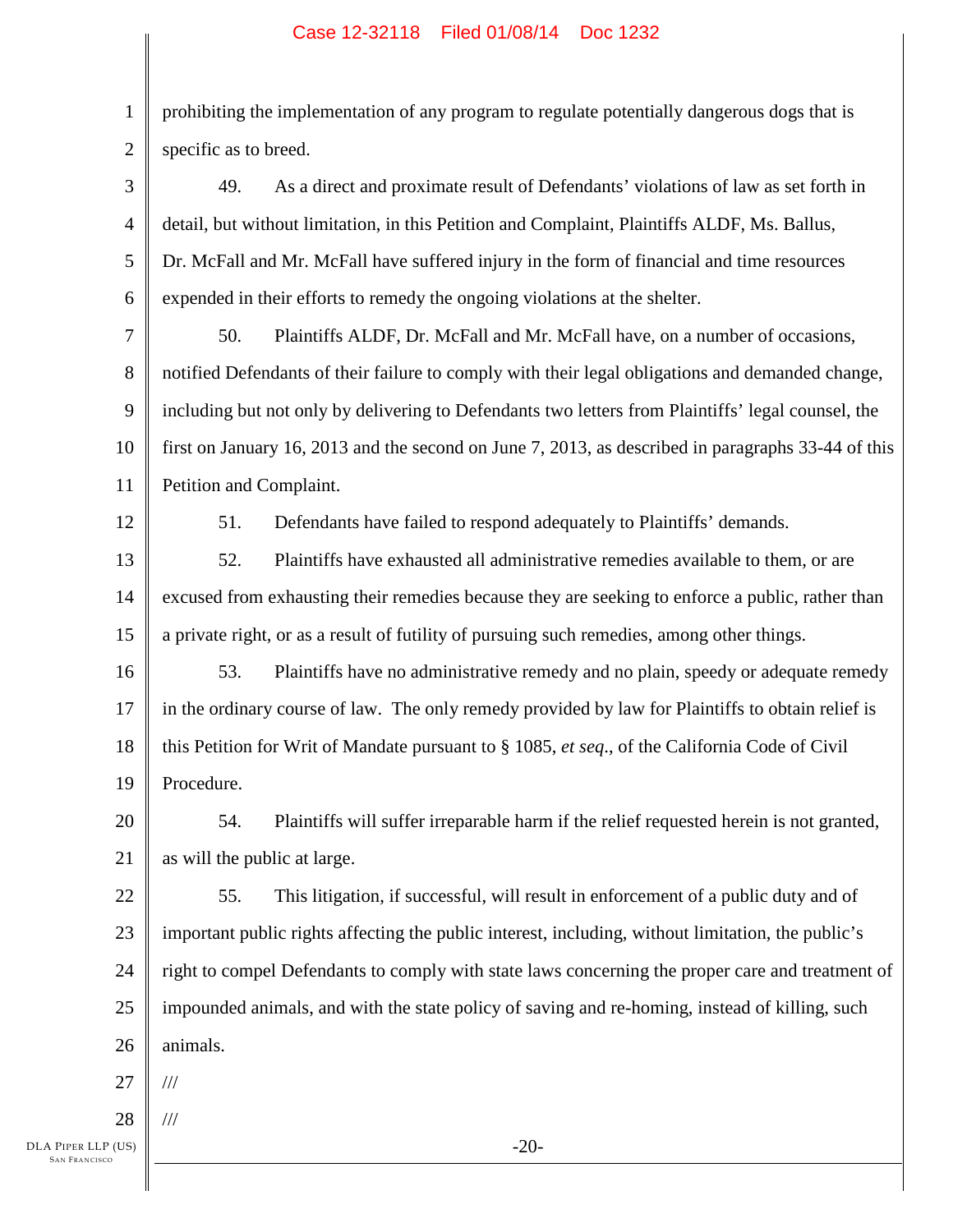| $\mathbf{1}$ | <b>SECOND CAUSE OF ACTION</b>                                                                         |
|--------------|-------------------------------------------------------------------------------------------------------|
| $\mathbf{2}$ | Claim for Injunctive Relief Pursuant to Code Civ. Proc. § 526a                                        |
| 3            | (By Plaintiffs Emily Ballus and Eileen McFall Against All Defendants)                                 |
| 4            | 56.<br>Plaintiffs re-allege and incorporate by reference each and all of the allegations              |
| 5            | contained in the preceding paragraphs of this Petition and Complaint, as though fully set forth       |
| 6            | herein.                                                                                               |
| 7            | 57.<br>By engaging in the unlawful acts and omissions set forth in this Petition and                  |
| $8\,$        | Complaint, among other violations of law pertaining to the treatment and care of impounded            |
| 9            | animals, Defendants have and continue to mismanage, misuse and waste public funds allocated           |
| 10           | for shelter operations and for the salaries of shelter staff members who fail to perform their duties |
| 11           | mandated by law. By euthanizing animals rather than promoting adoption, Defendants forgo              |
| 12           | potential revenue from adoption fees and instead pay to kill and dispose of animals who could         |
| 13           | have been placed into new homes.                                                                      |
| 14           | Plaintiff Emily Ballus as a citizen and taxpayer of the City of Stockton, is entitled<br>58.          |
| 15           | pursuant to Code of Civil Procedure section 526a to a judgment in the form of a judicial              |
| 16           | injunction restraining and preventing Defendants from continuing to illegally expend and/or           |
| 17           | waste public funds in the manner described in this Petition and Complaint.                            |
| 18           | 59.<br>Plaintiff Eileen McFall as a taxpayer of the City of Stockton, is entitled pursuant to         |
| 19           | Code of Civil Procedure section 526a to a judgment in the form of a judicial injunction               |
| 20           | restraining and preventing Defendants from continuing to illegally expend and/or waste public         |
| 21           | funds in the manner described in this Petition and Complaint.                                         |
| 22           | <b>THIRD CAUSE OF ACTION</b>                                                                          |
| 23           | Petition for Writ of Mandate Pursuant to CAL. GOV. CODE § 6250                                        |
| 24           | (By Plaintiffs Eileen McFall, Christopher McFall and ALDF Against Defendant City of                   |
| 25           | Stockton)                                                                                             |
| 26           | 60.<br>Plaintiffs re-allege and incorporate by reference each and all of the allegations              |
| 27           | contained in the preceding paragraphs of this Petition and Complaint, as though fully set forth       |
| 28           | herein.                                                                                               |
| P(US)        | $-21-$                                                                                                |

I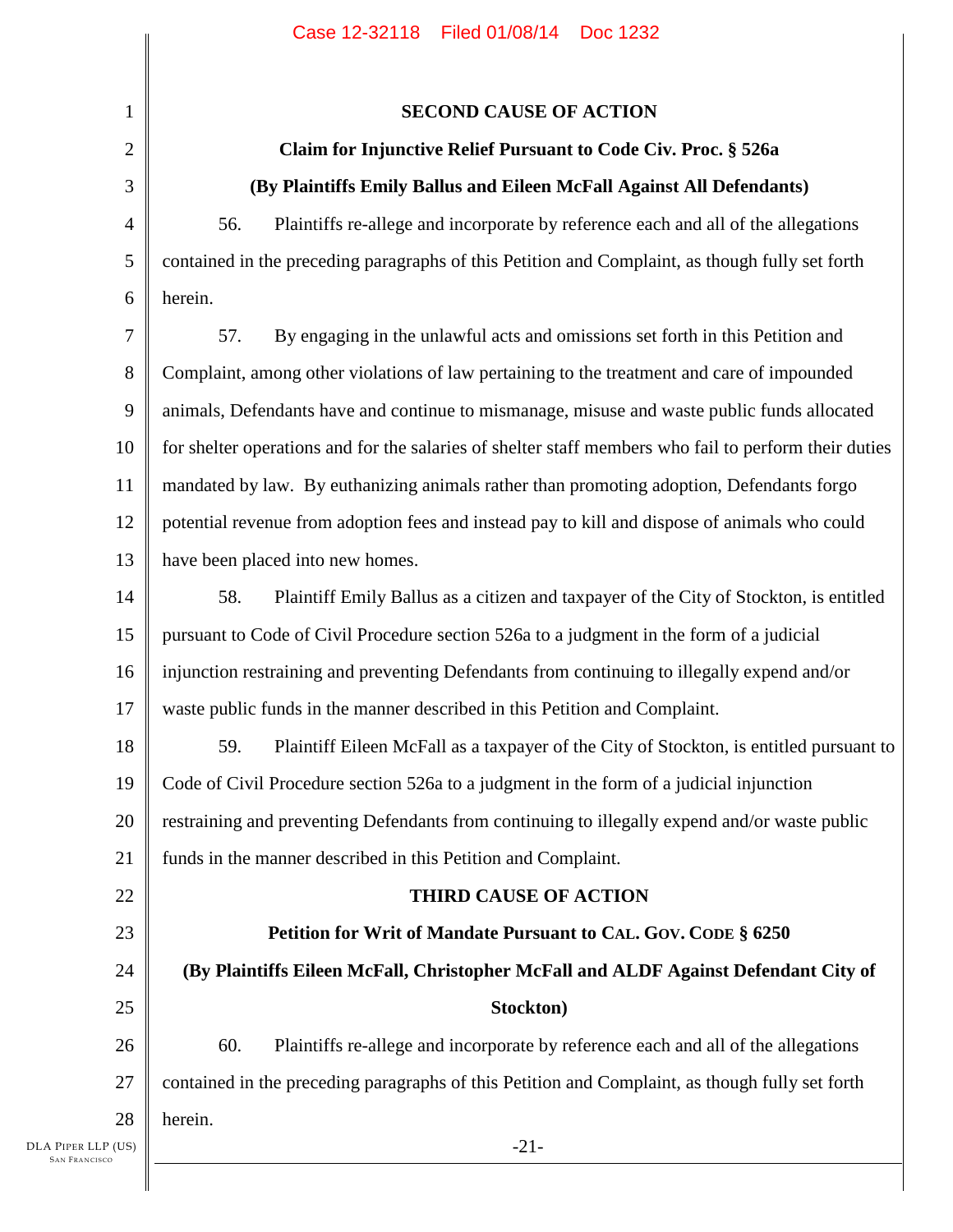| $\mathbf{1}$                               | 61.<br>Plaintiffs have a fundamental right to access information regarding the business of      |  |  |  |
|--------------------------------------------|-------------------------------------------------------------------------------------------------|--|--|--|
| $\overline{2}$                             | the State pursuant to the California Public Records Act, CAL. GOV. CODE § 6250 et seq.          |  |  |  |
| 3                                          | 62.<br>Defendant City of Stockton has an obligation under the California Public Records         |  |  |  |
| 4                                          | Act to promptly provide records upon request that reasonably describes identifiable records,    |  |  |  |
| 5                                          | unless those records are covered by a statutory exemption.                                      |  |  |  |
| 6                                          | 63.<br>Defendant City of Stockton has provided no legally recognized justification for its      |  |  |  |
| 7                                          | refusal to fully respond to the medical records request submitted by Plaintiff Eileen McFall on |  |  |  |
| 8                                          | September 23, 2013.                                                                             |  |  |  |
| 9                                          | 64.<br>Defendant City of Stockton has provided no legally recognized justification for its      |  |  |  |
| 10                                         | failure to provide complete records in response to Plaintiffs' requests.                        |  |  |  |
| 11                                         | 65.<br>Based on the conduct described in paragraphs 31 through 32 above, Plaintiffs             |  |  |  |
| 12                                         | allege that Defendant City of Stockton has violated CAL. GOV. CODE § 6253(b) by failing to      |  |  |  |
| 13                                         | produce the requested records.                                                                  |  |  |  |
| 14                                         | <b>PRAYER FOR RELIEF</b>                                                                        |  |  |  |
| 15                                         | WHEREFORE, Plaintiffs respectfully request that this Court enter judgment on this               |  |  |  |
| 16                                         | Petition and Complaint, as follows:                                                             |  |  |  |
| 17                                         | 1.<br>On the First Cause of Action:                                                             |  |  |  |
| 18                                         | Issue a Writ of Mandate directing Defendants to immediately cease and<br>a.                     |  |  |  |
| 19                                         | desist from at least the following:                                                             |  |  |  |
| 20                                         | i.<br>killing any animal who is not irremediably suffering from a serious                       |  |  |  |
| 21                                         | illness or severe injury, an unweaned newborn taken in without its                              |  |  |  |
| 22                                         | mother, or an owner-relinquished dog with a history of vicious or                               |  |  |  |
| 23                                         | dangerous behavior documented by Animal Services, before                                        |  |  |  |
| 24                                         | expiration of the minimum statutory holding period;                                             |  |  |  |
| 25                                         | ii.<br>holding animals in areas of the shelter that are not readily accessible                  |  |  |  |
| 26                                         | to the public;                                                                                  |  |  |  |
| 27                                         | iii.<br>accepting animals abandoned at veterinary facilities;                                   |  |  |  |
| 28                                         | holding unweaned kittens impounded without their mothers<br>iv.                                 |  |  |  |
| DLA PIPER LLP (US)<br><b>SAN FRANCISCO</b> | $-22-$                                                                                          |  |  |  |
|                                            |                                                                                                 |  |  |  |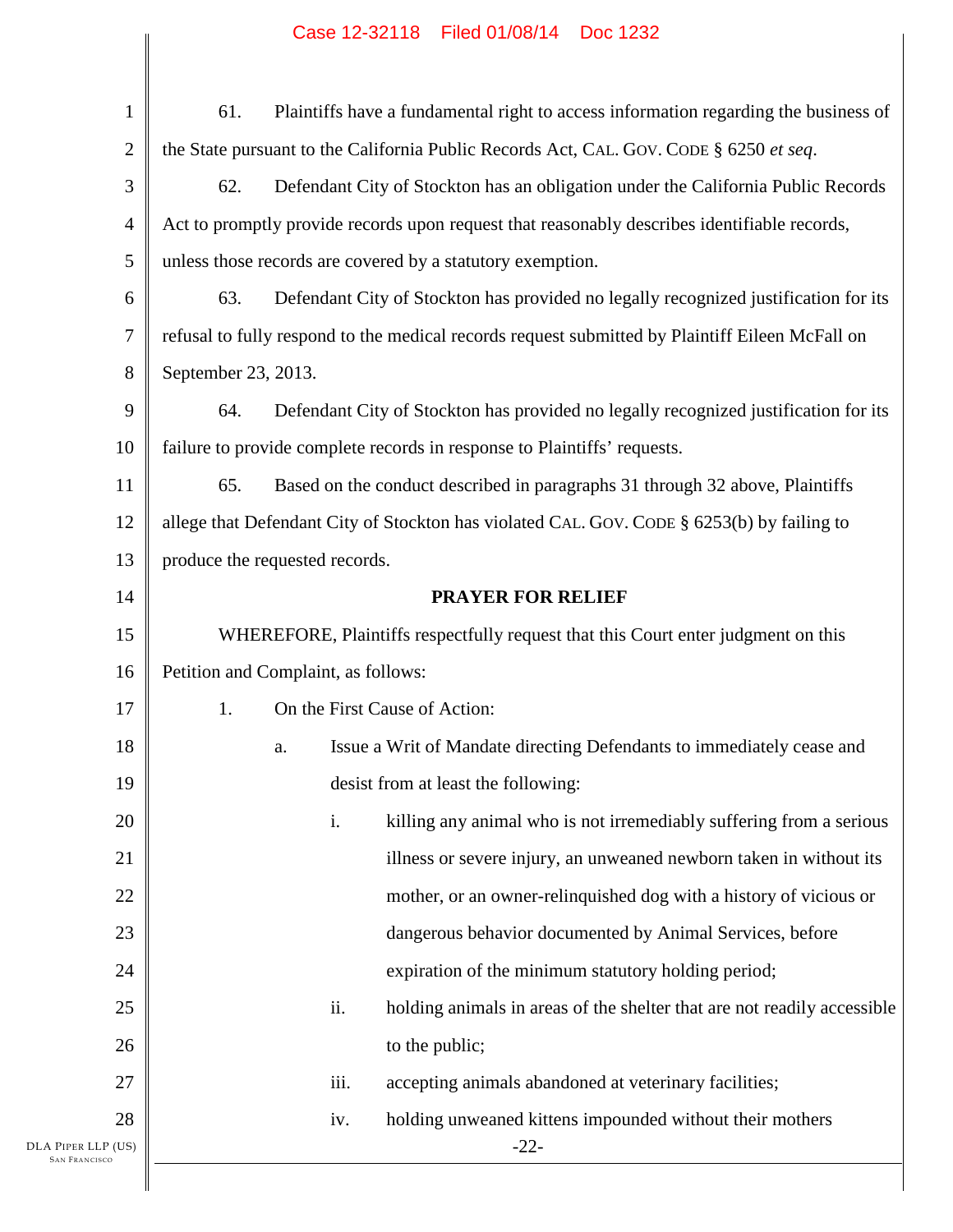| $\mathbf{1}$                               |    |       | overnight or longer before performing euthanasia;                    |
|--------------------------------------------|----|-------|----------------------------------------------------------------------|
| $\mathbf{2}$                               |    | V.    | implementing their program regulating potentially dangerous dogs     |
| 3                                          |    |       | in a manner that is specific as to breed;                            |
| $\overline{4}$                             | b. |       | Issue a Writ of Mandate directing Defendants to immediately begin:   |
| 5                                          |    | i.    | complying with the provisions of the Hayden Act that remain in       |
| 6                                          |    |       | effect and with the Stockton Municipal Code;                         |
| 7                                          |    | ii.   | holding all animals who are not irremediably suffering from a        |
| $8\,$                                      |    |       | serious illness or severe injury, or are not unweaned newborns       |
| 9                                          |    |       | taken in without their mother, or are not owner-relinquished dogs    |
| 10                                         |    |       | with a history of vicious or dangerous behavior documented by        |
| 11                                         |    |       | Animal Services, for the minimum statutory period;                   |
| 12                                         |    | iii.  | making owner-relinquished animals available to the public for        |
| 13                                         |    |       | adoption throughout their statutory holding periods;                 |
| 14                                         |    | iv.   | implementing policies and protocols for determining whether an       |
| 15                                         |    |       | impounded animal is truly (a) irremediably suffering from a serious  |
| 16                                         |    |       | illness or severe injury, (b) an unweaned newborn that cannot        |
| 17                                         |    |       | survive without its mother, or (c) vicious;                          |
| 18                                         |    | V.    | making animals accessible to and viewable by the public at all       |
| 19                                         |    |       | times that the animals are impounded at the Shelter;                 |
| 20                                         |    | vi.   | implementing policies and protocols for ensuring that all animals in |
| 21                                         |    |       | the Shelter's care are treated kindly and humanely, are not          |
| 22                                         |    |       | subjected to unnecessary suffering, and receive adequate nutrition,  |
| 23                                         |    |       | water, shelter, and exercise;                                        |
| 24                                         |    | vii.  | providing prompt and necessary veterinary care to all impounded      |
| 25                                         |    |       | animals;                                                             |
| 26                                         |    | viii. | implementing a reliable and robust method for non-profit rescue      |
| 27                                         |    |       | groups to place holds on animals prior to euthanasia;                |
| 28                                         |    | ix.   | implementing policies and protocols for determining whether an       |
| DLA PIPER LLP (US)<br><b>SAN FRANCISCO</b> |    |       | $-23-$                                                               |
|                                            |    |       |                                                                      |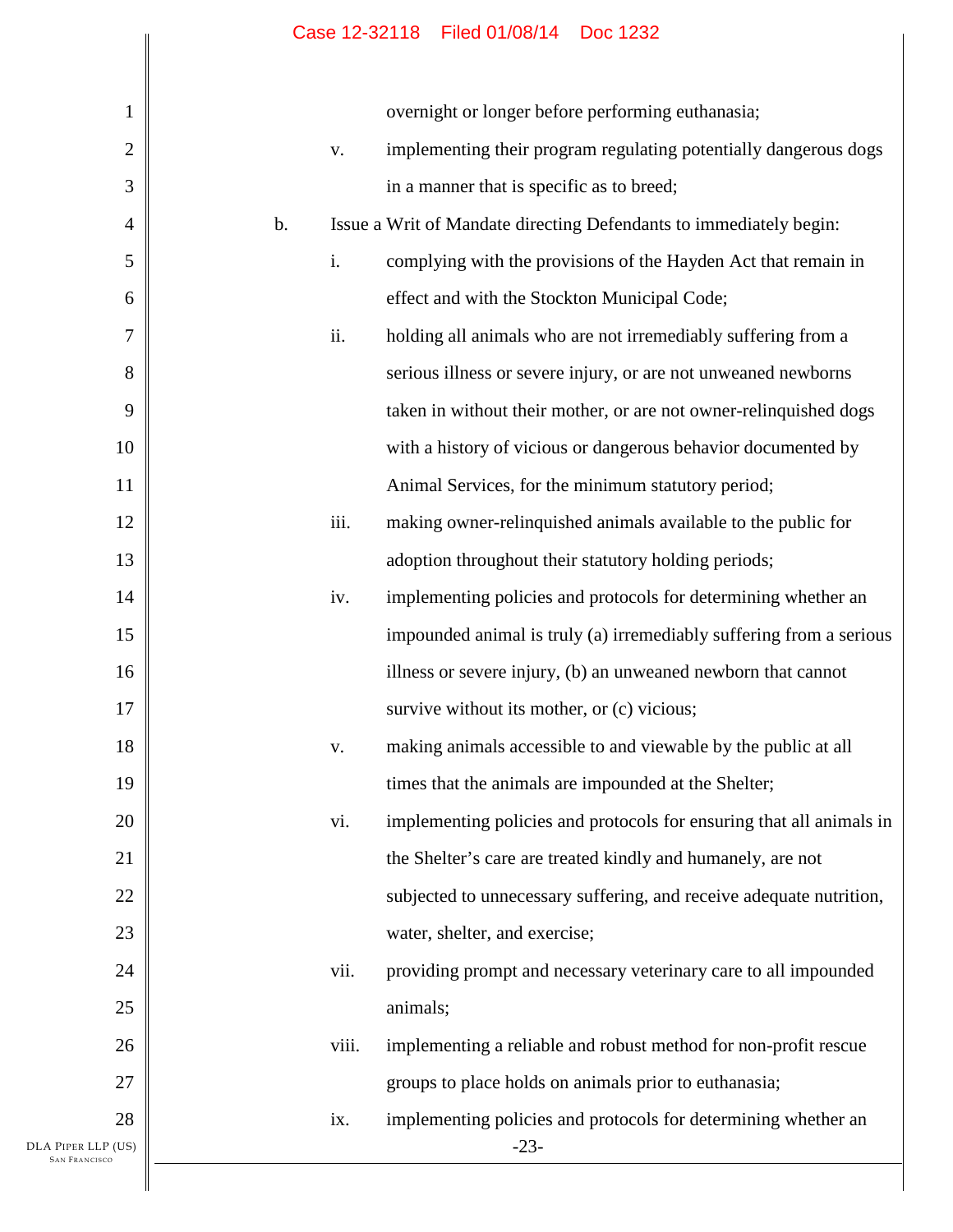| 1                                          | impounded animal is truly (a) unadoptable and unsuitable for                             |
|--------------------------------------------|------------------------------------------------------------------------------------------|
| $\overline{c}$                             | placement, or (b) untreatable to become adoptable;                                       |
| 3                                          | making all adoptable animals residing in the shelter available to the<br>X.              |
| $\overline{4}$                             | public for adoption when they are statutorily eligible to be adopted;                    |
| 5                                          | keeping complete and accurate records on impounded animals as<br>xi.                     |
| 6                                          | required by law, including but not limited to records of veterinary                      |
| 7                                          | care provided;                                                                           |
| 8                                          | xii.<br>providing prompt assistance to members of the public, including                  |
| 9                                          | rescue organizations, inquiring, whether by telephone, in person, or                     |
| 10                                         | by electronic means, about reclaiming or adopting particular                             |
| 11                                         | animals.                                                                                 |
| 12                                         | 2.<br>On the Second Cause of Action:                                                     |
| 13                                         | Issue an order preliminarily and permanently enjoining Defendants from at<br>a.          |
| 14                                         | least the following:                                                                     |
| 15                                         | $\mathbf{i}$ .<br>killing any animal who is not irremediably suffering from a serious    |
| 16                                         | illness or severe injury, an unweaned newborn taken in without its                       |
| 17                                         | mother, or an owner-relinquished dog with a history of vicious or                        |
| 18                                         | dangerous behavior documented by Animal Services, before                                 |
| 19                                         | expiration of the minimum statutory holding period;                                      |
| 20                                         | ii.<br>holding animals in areas of the shelter that are not readily accessible           |
| 21                                         | to the public;                                                                           |
| 22                                         | iii.<br>accepting animals abandoned at veterinary facilities;                            |
| 23                                         | holding unweaned kittens impounded without their mothers<br>iv.                          |
| 24                                         | overnight or longer before performing euthanasia;                                        |
| 25                                         | regulating potentially dangerous dogs in a manner that is specific as<br>V.              |
| 26                                         | to breed;                                                                                |
| 27                                         | Issue an order preliminarily and permanently mandating that Defendants:<br>$\mathbf b$ . |
| 28                                         | i.<br>comply with the provisions of the Hayden Act that remain in effect                 |
| DLA PIPER LLP (US)<br><b>SAN FRANCISCO</b> | $-24-$                                                                                   |
|                                            |                                                                                          |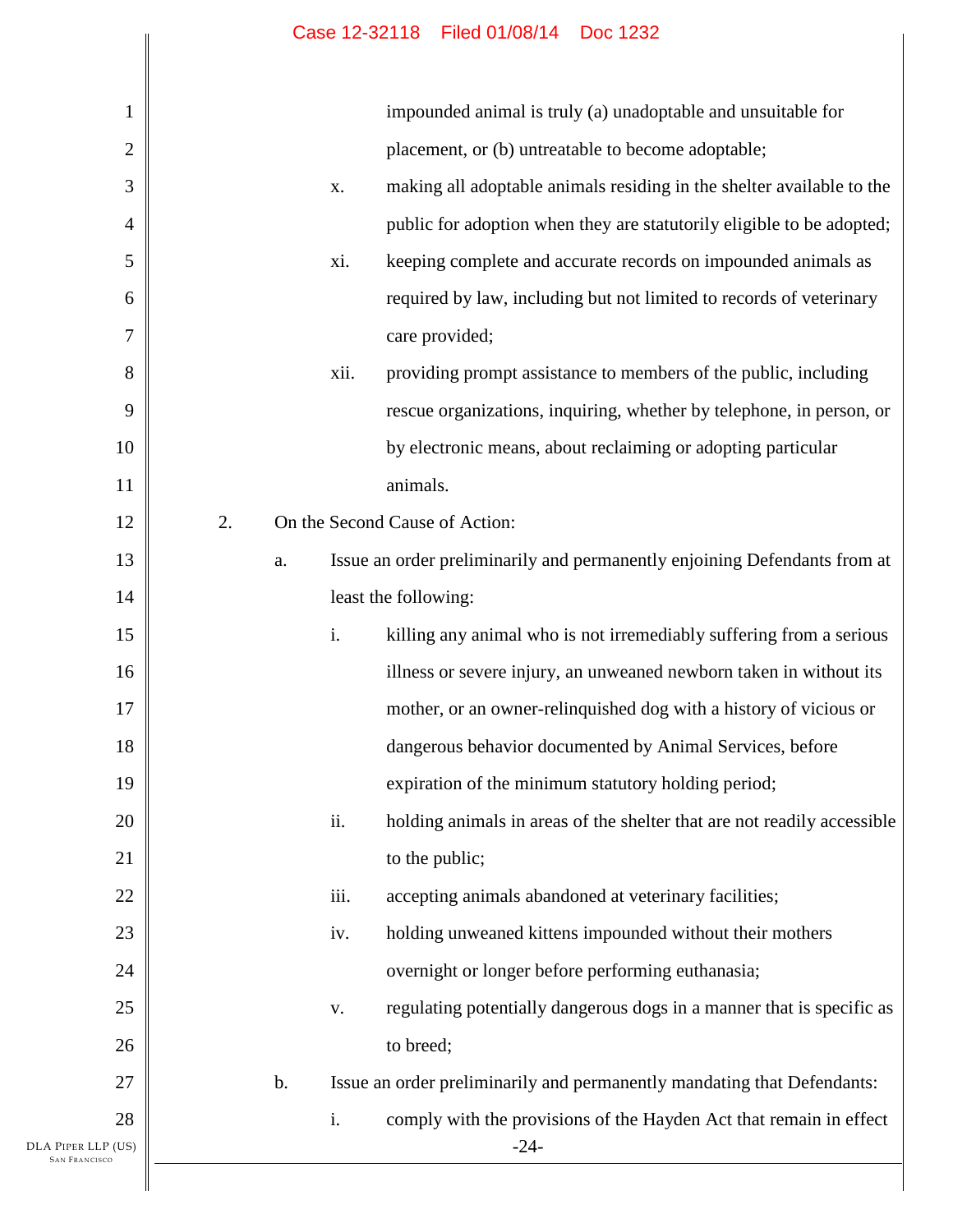and with the Stockton Municipal Code;

| 1                                          |       | and with the Stockton Municipal Code;                                 |
|--------------------------------------------|-------|-----------------------------------------------------------------------|
| $\mathfrak{2}$                             | ii.   | hold all animals who are not irremediably suffering from a serious    |
| 3                                          |       | illness or severe injury, or are not unweaned newborns taken in       |
| $\overline{4}$                             |       | without their mother, or are not owner-relinquished dogs with a       |
| 5                                          |       | history of vicious or dangerous behavior documented by Animal         |
| 6                                          |       | Services, for the minimum statutory period;                           |
| 7                                          | iii.  | make owner-relinquished animals available to the public for           |
| 8                                          |       | adoption throughout their statutory holding periods;                  |
| 9                                          | iv.   | implement policies and protocols for determining whether an           |
| 10                                         |       | impounded animal is truly (a) irremediably suffering from a serious   |
| 11                                         |       | illness or severe injury, (b) an unweaned newborn that cannot         |
| 12                                         |       | survive without its mother, or (c) vicious;                           |
| 13                                         | V.    | make animals accessible to and viewable by the public at all times    |
| 14                                         |       | that the animals are impounded at the Shelter;                        |
| 15                                         | vi.   | implement policies and protocols for ensuring that all animals in the |
| 16                                         |       | Shelter's care are treated kindly and humanely, are not subjected to  |
| 17                                         |       | unnecessary suffering, and receive adequate nutrition, water,         |
| 18                                         |       | shelter, and exercise;                                                |
| 19                                         | vii.  | provide prompt and necessary veterinary care to all impounded         |
| 20                                         |       | animals;                                                              |
| 21                                         | viii. | implement a reliable and robust method for non-profit rescue          |
| 22                                         |       | groups to place holds on animals prior to euthanasia;                 |
| 23                                         | ix.   | implement policies and protocols for determining whether an           |
| 24                                         |       | impounded animal is truly (a) unadoptable and unsuitable for          |
| 25                                         |       | placement, or (b) untreatable to become adoptable;                    |
| 26                                         | X.    | make all adoptable animals residing in the shelter available to the   |
| 27                                         |       | public for adoption when they are statutorily eligible to be adopted; |
| 28                                         | xi.   | keep complete and accurate records on impounded animals as            |
| DLA PIPER LLP (US)<br><b>SAN FRANCISCO</b> |       | $-25-$                                                                |
|                                            |       |                                                                       |